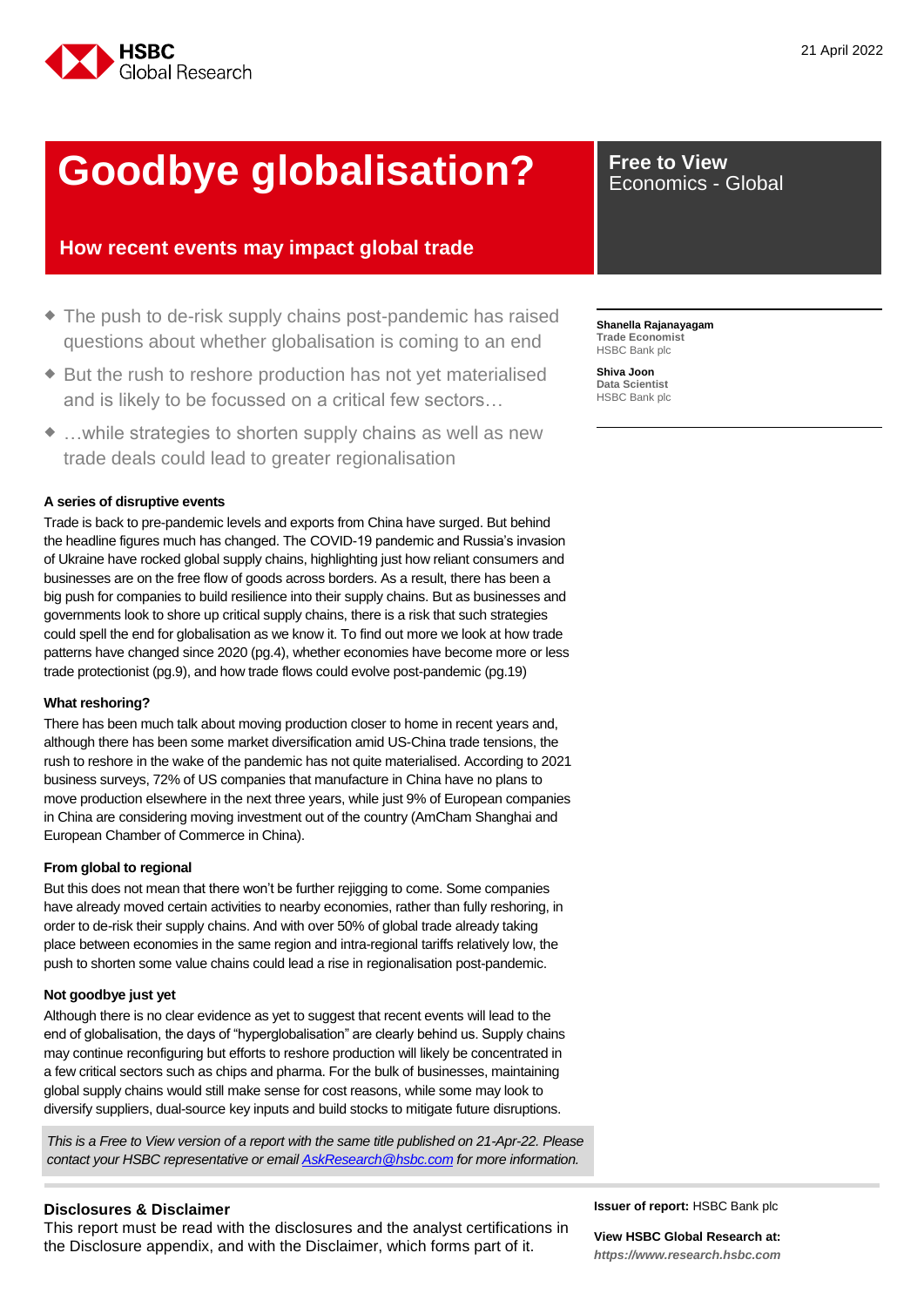

# **Goodbye globalisation?**

- The push to de-risk supply chains post-pandemic has raised questions about whether globalisation is coming to an end
- But the rush to reshore production has not yet materialised and is likely to be focussed on a critical few sectors…
- …while strategies to shorten supply chains as well as new trade deals could lead to greater regionalisation

# **Disruptions and de-globalisation**

#### **Stressed out**

Consumers and businesses around the world have become well-accustomed to trade disruptions over the past couple of years, often experiencing first-hand how disruption in one part of the world can ripple through the entire supply chain. Such disruptions have in turn led businesses to re-examine their supply chain linkages and to look at ways to reduce their dependencies on single foreign suppliers in order to prepare for the next big trade shock.

**Businesses are increasingly focussed on building resilience**

Indeed, the pandemic and more recently, the Russia-Ukraine conflict, have clearly highlighted the importance of building more resilient supply chains in order to help mitigate future trade disruptions. According to analysis of company earnings calls using Natural Language Processing (NLP) techniques, company leaders across a range of sectors are increasingly focussed on supply chain resilience, with discussions of supply shortages remaining top of mind for companies in the tech and consumer goods sectors in particular (Charts 1 and 2).



#### **1. Companies are increasingly focussed on building supply chain resilience…**

Source: HSBC, Refinitiv TRKD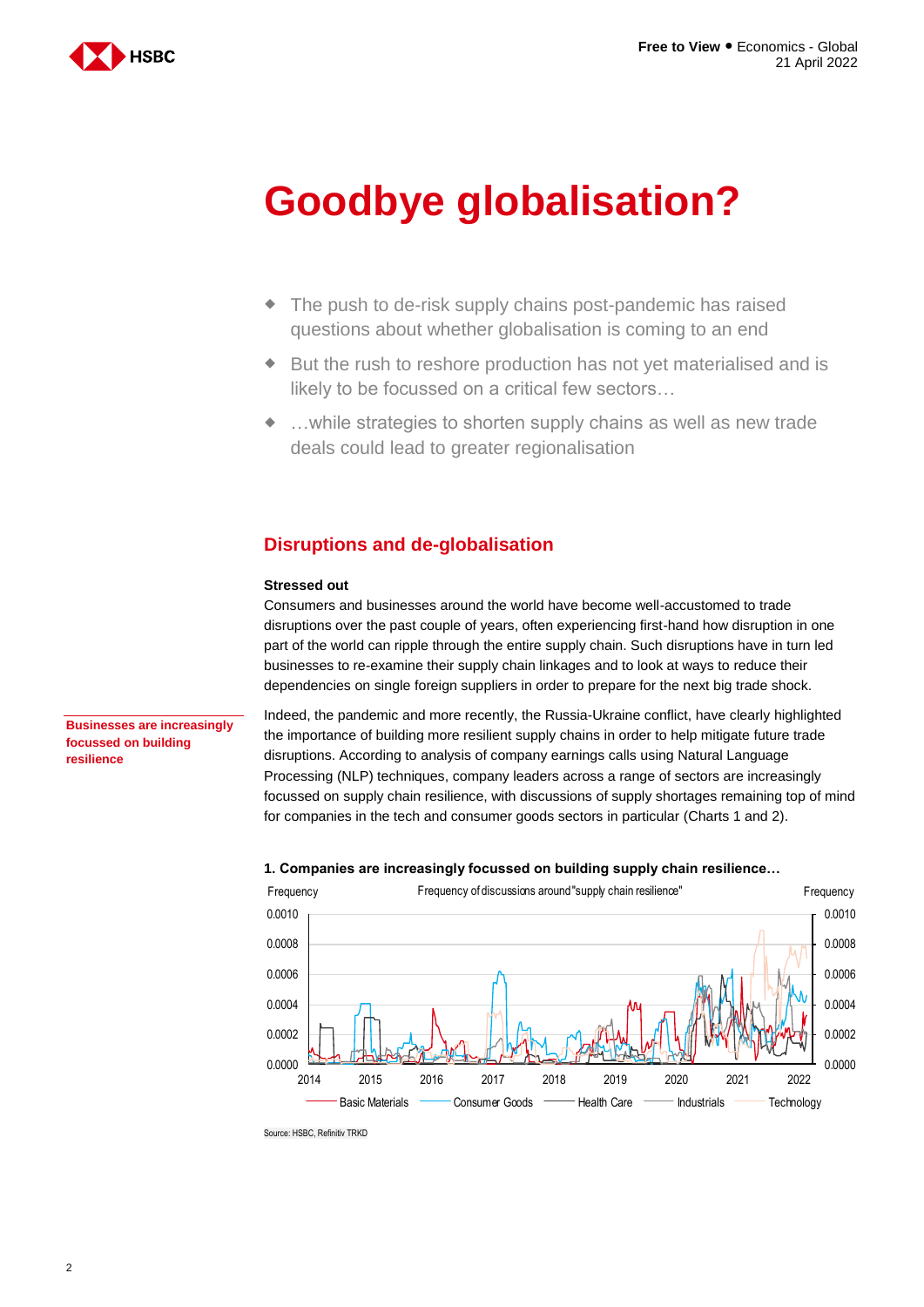



#### **2. …amid ongoing supply shortages**

Source: HSBC, Refinitiv TKRD

Although there are various measures companies can take to build more-resilient supply chains (e.g. diversifying suppliers, embracing digital technologies, integrating vertically), there has been a lot of talk about shortening supply chains and ways to bring production closer to home – leading many to question whether this might be the end of globalisation as we know it.

**Global goods trade growth has slowed since the Global Financial Crisis**

In some ways, this shift has been a long time coming. Global goods trade growth slowed significantly after the Global Financial Crisis, after growing roughly twice as fast as GDP in the two decades prior (Chart 3). The emergence of new non-tariff barriers, protectionist US trade actions in recent years, changing public opinion about the benefits of free trade, a deceleration in the pace of new trade deals being struck, stalled negotiations at the WTO, and ongoing geopolitical tensions have all contributed to the slowdown in globalisation in the lead up to the pandemic. And looking ahead, many of these pressures are set to persist, potentially paving the way for the retreat in globalisation to continue.





Source: IMF WEO database

In this note we look at:

- 1. How trade patterns have changed since 2020 (*[pg.4](#page-3-0)*)
- 2. Whether economies have become more or less trade protectionist (*[pg.9](#page-8-0)*), and
- 3. How trade flows could evolve post-pandemic (*[pg.19](#page-18-0)*)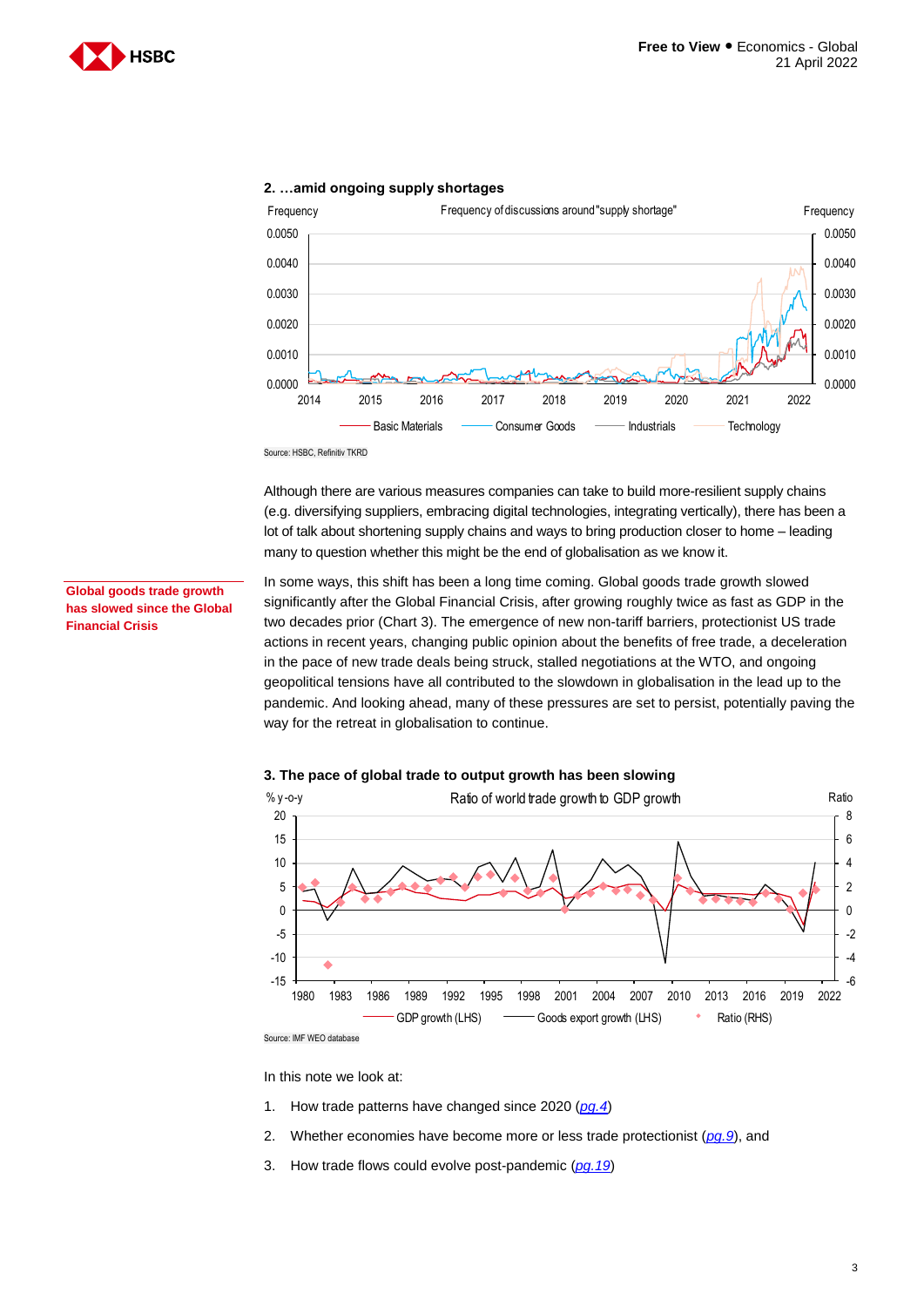

# <span id="page-3-0"></span>**1. How have trade patterns changed since 2020?**

#### **East to West**

Global goods trade rebounded strongly in the second half of 2020 following initial disruption at the onset of the pandemic and continued to grow steadily in 2021. As of January 2022, total goods trade volumes were 8% above 2019 levels and 5% above what they were in the same month in 2021. Chinese trade in particular recovered quickly, supported by robust global demand for a range of goods from PPE to electronics and China's ability to swiftly restart domestic production, which helped keep its exports flowing for the most part.

**4. Global goods trade rebounded sharply…**





#### **Greater flows of trade moved from East to West**

As a result, greater flows of trade moved from East to West over the past two years. For example, containerised volumes moving from Asia to North America increased by 27% (nearly 5m TEUs) between 2019 and 2021, while export volumes from Asia to Europe were up 3% (465,000 TEUs) over the same period. Intra-Asia trade (i.e. the largest trade lane in the world) also boomed during this time, expanding by more than 4.5m TEUS (up 11%).

On the other hand, less trade moved in the other direction, in part due to weaker demand in Asia, with around one million fewer 20-foot containers sent from North America to Asia during the same period, while export volumes from Europe to Asia were down by around 383,000 TEUs. Volumes exported from Asia to the Indian sub-continent and the Middle East also fell by around 378,000 TEUs as shipping lines pulled vessels from these routes to prioritise the more lucrative trans-Pacific trade lane (FreightWaves, 24 September 2021).

In value terms, mainland Chinese exports to the US grew by 38% between 2019 and 2021, while its exports to Germany were up by 45%. Vietnamese exports to the US grew by nearly 58% over this period, while mainland Chinese exports to Vietnam increased by over 40%.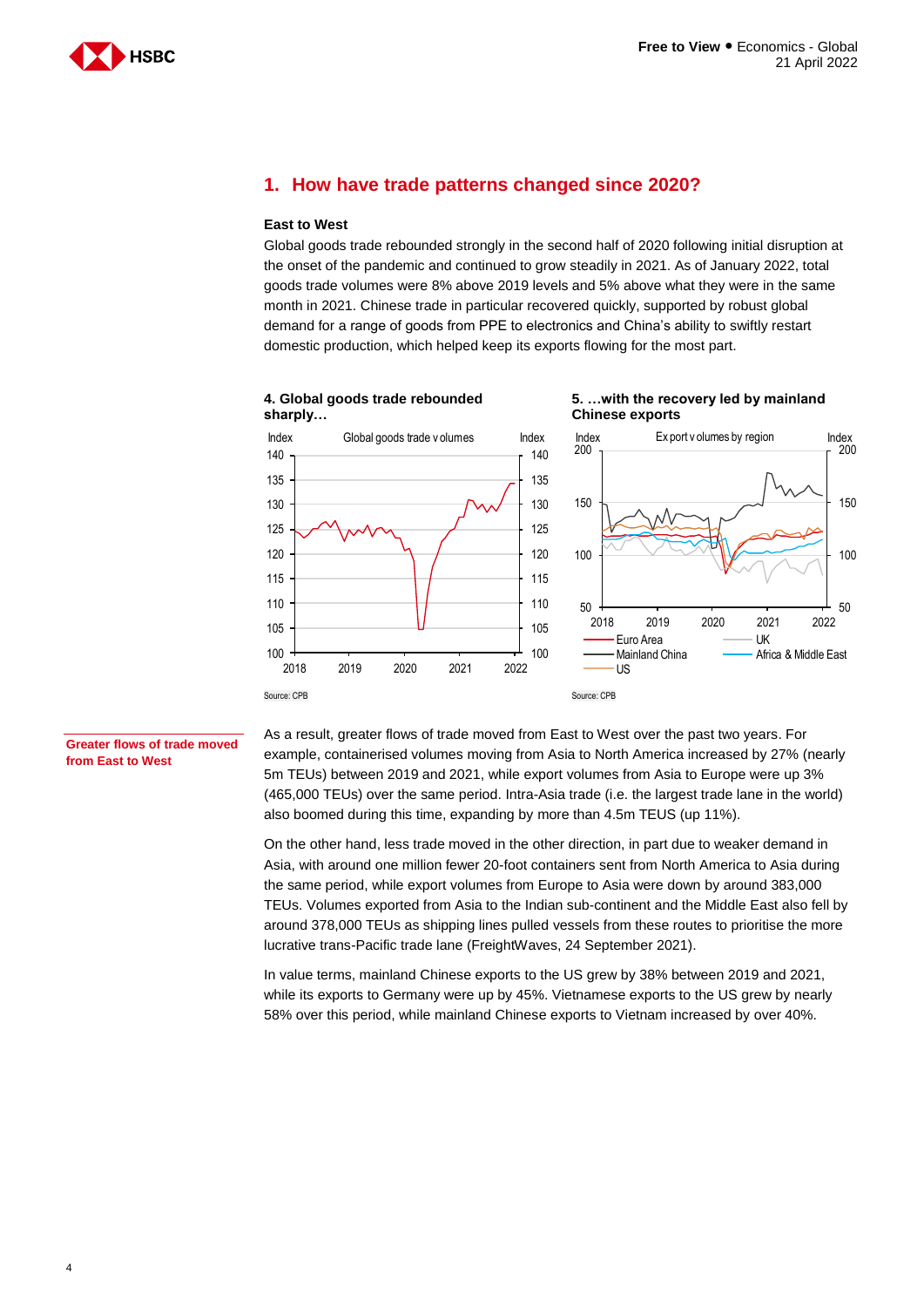



#### **6. Intra-Asia trade boomed during the pandemic…**

Source: Bloomberg. Note: TEUs = 20ft containers. India refers to India sub-continent. Annual data.

#### **7. …and greater flows of trade moved from Asia to North America…**



Source: Bloomberg. Note: TEUs = 20ft containers. India refers to India sub-continent. Annual data.

#### **8. …driven by mainland China's exports to the US**



Source: IMF DOTS. Note: This dataset does not include export data for Taiwan. Annual data.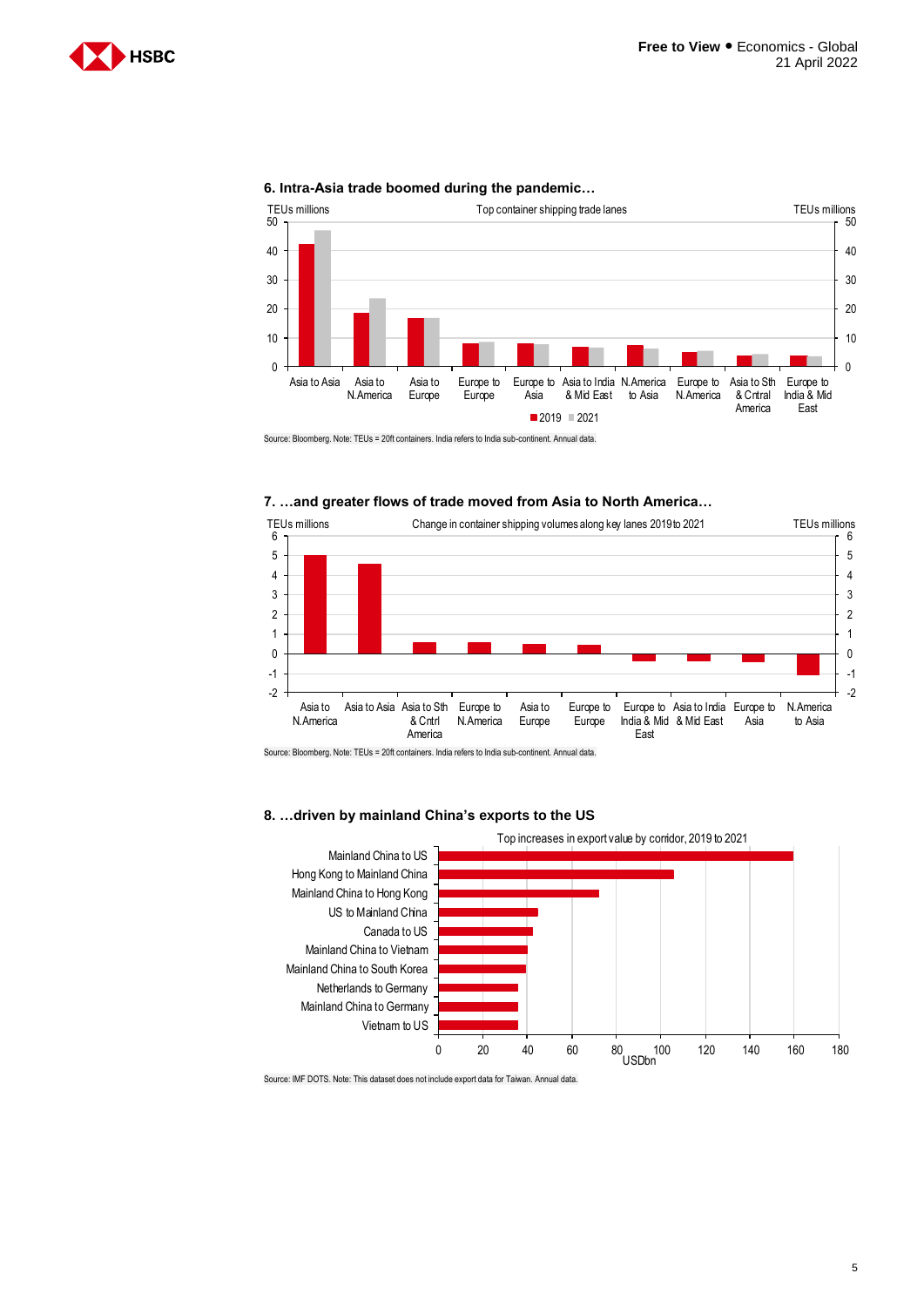

**Mainland China's role in global trade increased during the pandemic**

#### **Growing importance of China**

We have previously written about how reliant countries are on trade with mainland China and its role in global trade only increased in importance since the onset of the pandemic. For example, mainland China's share in global goods exports increased from 13.3% in 2019 to 15.3% in 2021, while its share in world imports rose from 11% to 12% over the same period.

During this time, mainland China rose in prominence as the top goods import source for economies around the world. In 2019, it was the top import source for 66 economies, with this rising to 72 economies in 2020 and 70 economies in 2021 (Chart 10). Today, it is the top goods import source for the US, Japan, South Korea, Vietnam, India and Australia, among others. Mainland China also surpassed Germany to become the UK's top source of goods imports last year, driven mainly by imports of COVID-19 test kits which were up by GBP3.6bn over 2020 to 2021 (Chart 11).

#### **9. Mainland China's role in international trade increased during the pandemic…**



Source: IMF DOTS

#### **10. …and it is currently the top import source for several economies…**



Source: IMF DOTS, HSBC. Note: This dataset does not include export data for Taiwan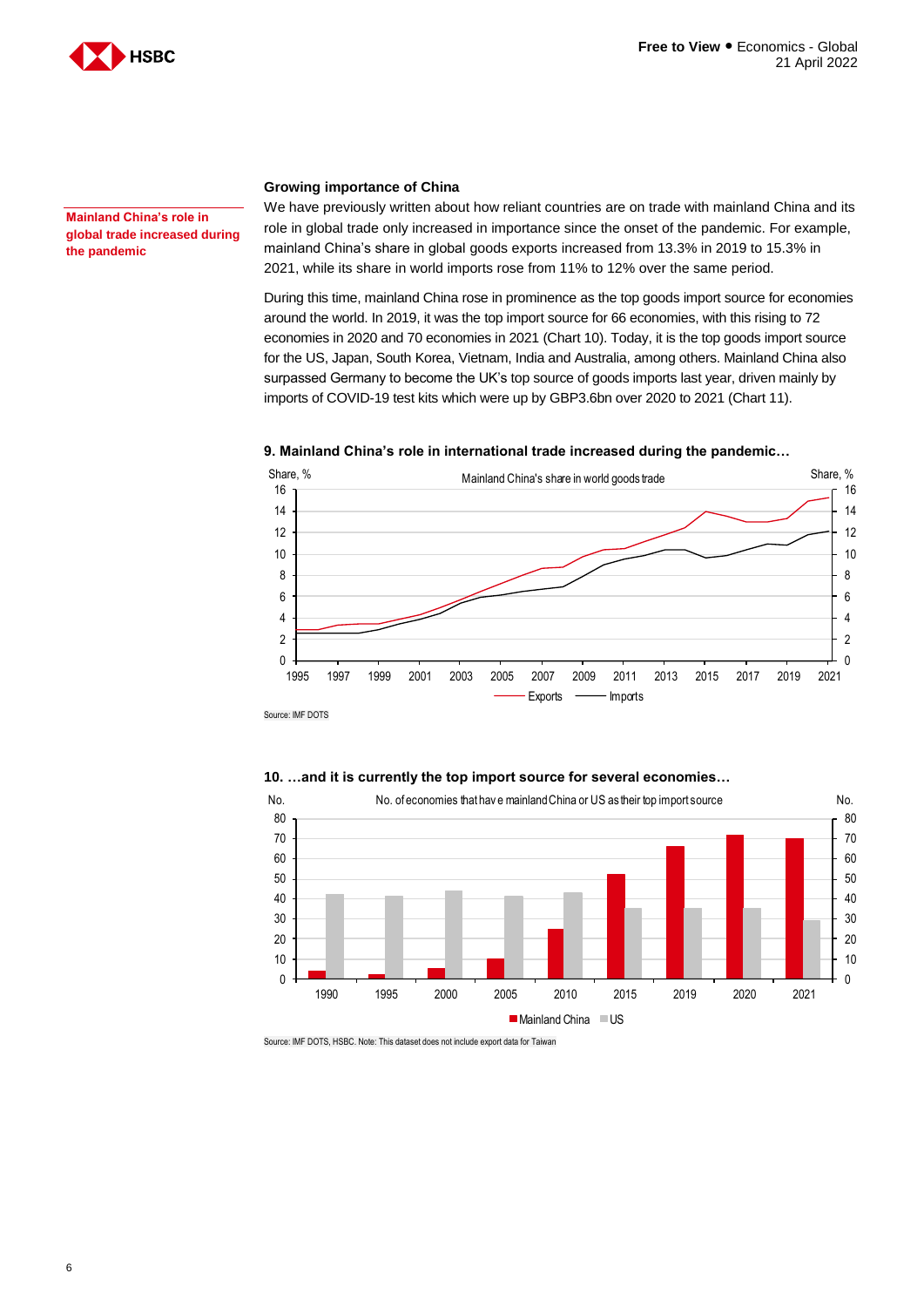



#### **11. …driven largely by greater demand for pandemic-related products in 2021**

Source: ITC Trade Map

Mainland China's share in overall US goods imports also increased slightly from 18% in 2019 to 19% in 2020, despite bilateral tariffs remaining in place and after declining from around 21% prior to the escalation in bilateral tensions. However, its share of US imports subsequently declined to 18% in 2021, while its share in Eurozone imports grew from 7% to nearly 9% between 2019 and 2021.

Many other economies including France, Mexico, India and Vietnam also saw their goods trade deficit with mainland China widen over the past two years (Chart 12). In 2021, mainland China was involved in nine out of the top 15 bilateral goods trade flows (five of which as the exporter), up from seven in 2019 (Chart 13).



**12. Many economies saw their goods trade deficit with mainland China widen during the<br>
pandemic<br>
USDbn Goods trade balance w ith mainland China<br>
100<br>
100 pandemic**

Source: IMF DOTS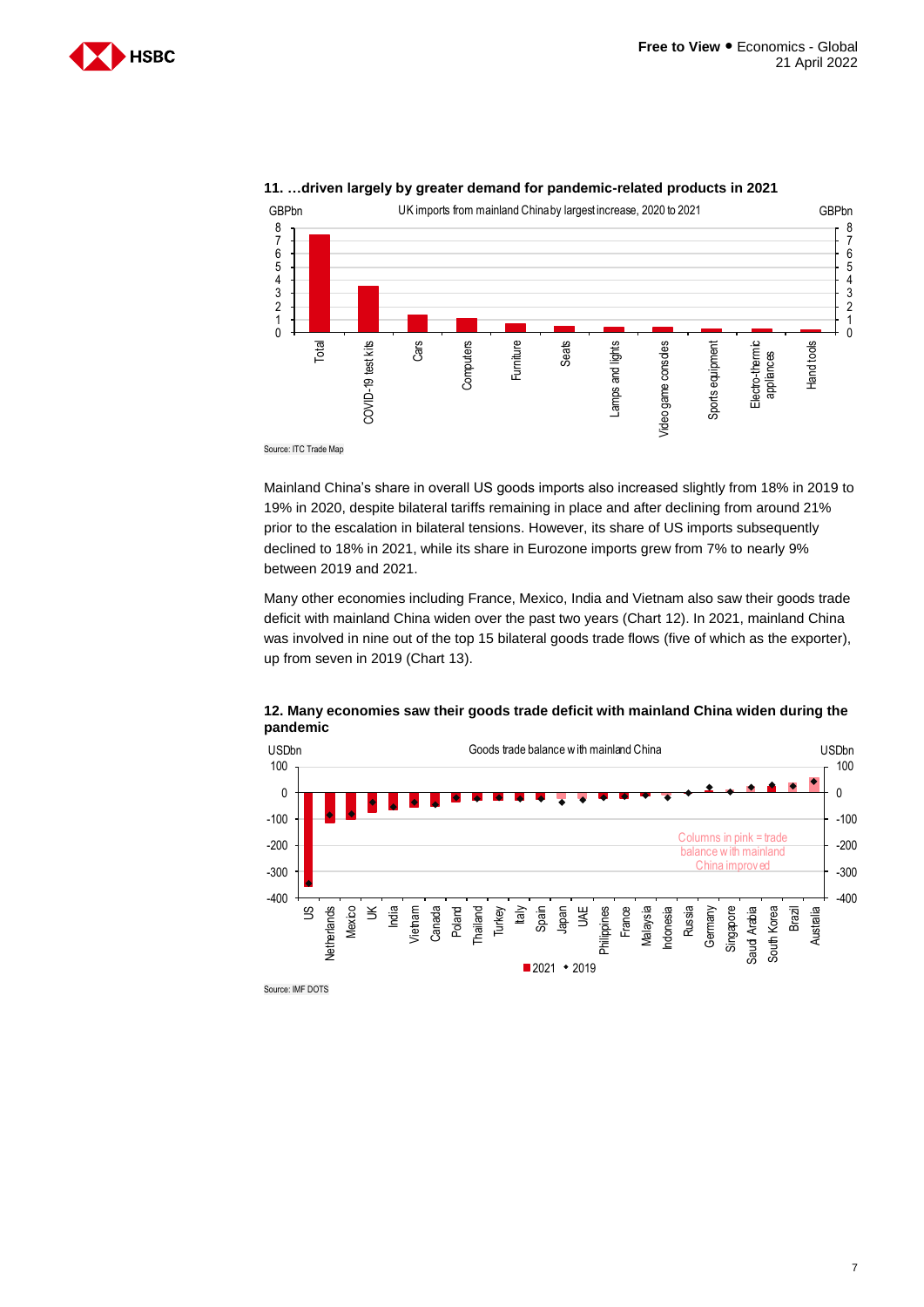



#### **13. Mainland China was involved in several of the top goods trade flows last year**

Top 15 goods trade corridors in 2021

Source: IMF DOTS. Note: This dataset does not include export data for Taiwan

#### **Russia-Ukraine conflict**

Trade patterns have also started to change in the wake of Russia's invasion of Ukraine, although it will take time to see any large shifts as Western sanctions, particularly on energy products, are phased in. The number of vessels calling at Russian and Ukrainian ports has effectively ground to a halt, while some container trade is being diverted from Ukraine to Romania. Ukraine has also been looking into routing some of its agricultural exports via Romanian ports to destinations around the world (Thomson Reuters, 7 April 2022).

In the meantime, economies are looking elsewhere for products that would typically be sourced from Russia and Ukraine. For example, Spain, which is Ukraine's second-largest corn buyer, relaxed rules on pesticides to facilitate feed imports from Argentina and Brazil, while mainland China is ramping up purchases of US corn. India is also looking to step up its wheat exports and is negotiating access to Egypt, Turkey and mainland China among other markets, while Australian wheat sales are already surging as buyers look to purchase the commodity earlier than normal (Bloomberg, 5 April 2022).

Although the EU has not yet restricted Russian gas exports, it continues to look for alternative suppliers. It recently agreed a deal with the US that will see the US supply at least an additional 15bcm (billion cubic metres) of LNG to Europe this year to help the bloc reduce its import dependency on Russian gas, while Germany agreed a separate deal to boost gas supplies from Qatar. Already, over 80% of US LNG exports sent by sea were destined for Europe in March this year, though Russian supply would be difficult to replace quickly.

**Trade is also starting to shift due to the Russia-Ukraine conflict**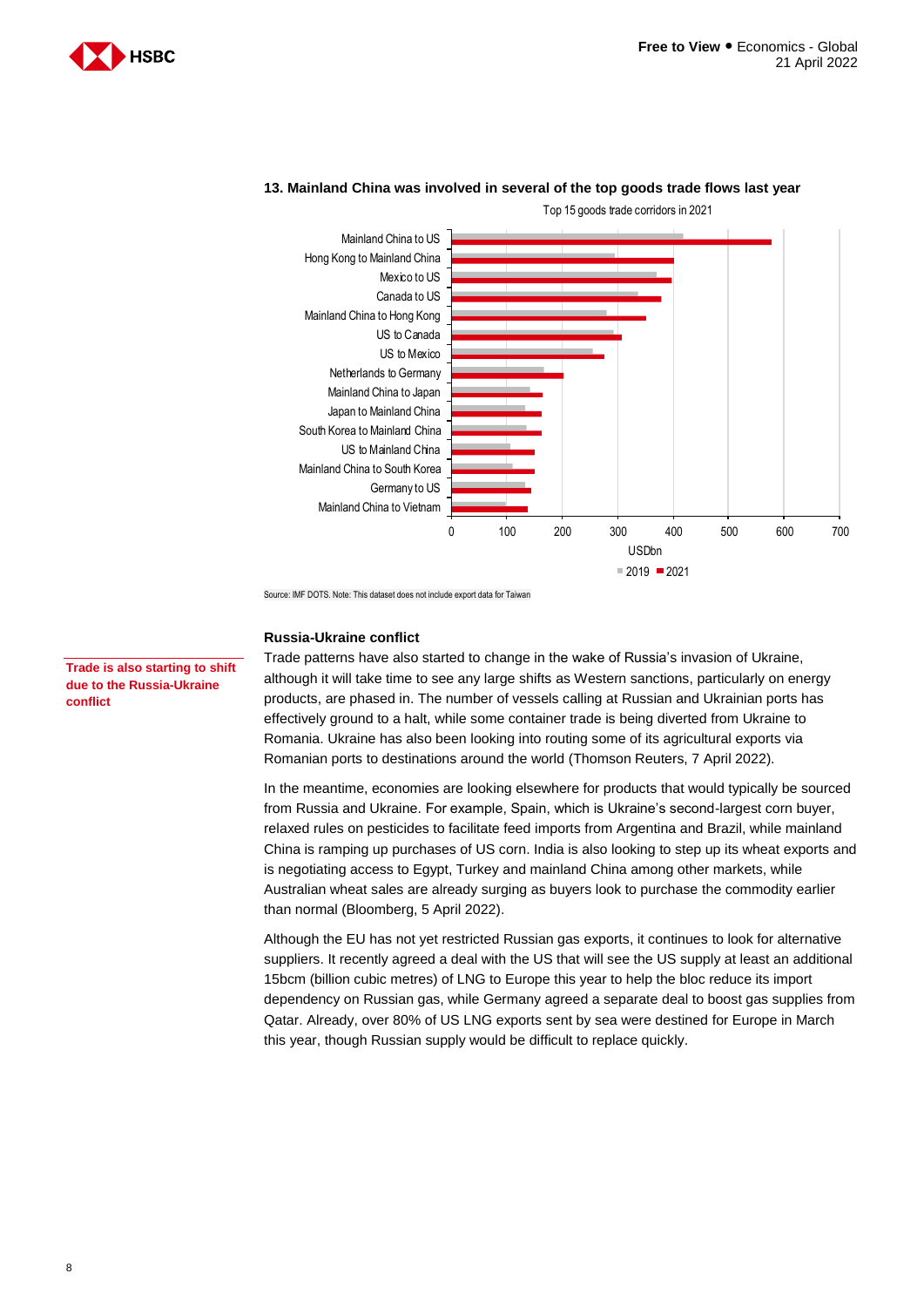



### **14. The US is stepping up LNG exports to Europe**

<span id="page-8-0"></span>Source: Refinitiv Eikon. Note: Data as at 19 April 2022. Based on exports that have arrived at the destination.

# **2. Have economies become more or less trade protectionist?**

### **New restrictions and facilitations**

Economies around the world have implemented various trade measures to either facilitate trade (e.g. by reducing tariffs on goods such as medical products and PPE) or to restrict international flows (e.g. limiting export of critical goods to secure domestic supply) since the onset of the COVID-19 pandemic.

**Economies implemented more measures to facilitate than restrict trade…**

As of October 2021, WTO members had implemented 399 trade-related measures on goods since the pandemic began. Of these, around two-thirds (262) were to facilitate goods trade, while 34% (137) served to restrict trade, with export restrictions accounting for 85% of all restrictive measures. However, most of these measures were temporary, with nearly 60% of restrictive measures and 22% of COVID-19 trade-facilitating measures having been repealed by mid-October 2021.

#### **15. Economies implemented measures to temporarily liberalise trade during the pandemic**



COVID-19 goods measures implemented by WTO members - by mid-October 2021

Source: WTO

Governments also took steps to temporarily liberalise services trade over the past couple of years, for example by providing flexibility for transport services suppliers to deal with supply chain disruption, enabling the use of telemedicine services, and facilitating entry for business travellers or essential workers in the transport sector. And according to WTO data, 90% (138) of the 153 reported measures impacting services trade implemented during the pandemic – most of which were trade-facilitating – were still in force as at mid-October 2021.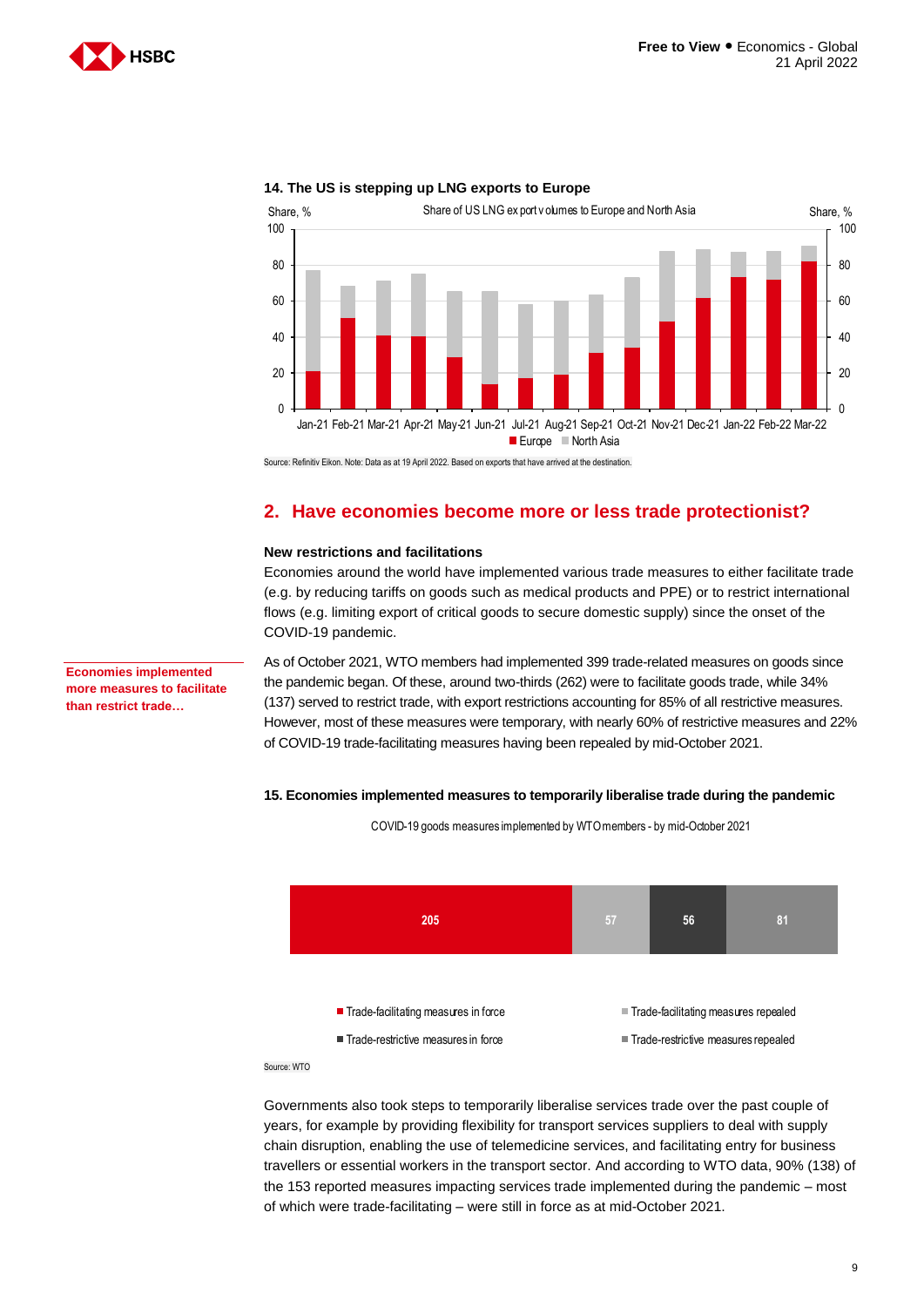

At the same time, however, economies such as Australia, Canada, France, Germany and India took steps to tighten the scope of foreign investment screening to mitigate the risk of foreign takeovers in strategic sectors – at a time when many companies were under significant financial stress.

#### **Food protectionism**

**…but the Ukraine conflict has led to some food protectionism**

More recently, surging commodity prices following the Russia-Ukraine conflict has given rise to food protectionism. Several economies have taken steps to curb their own agriculture and food exports to secure domestic supply. According to data from Global Trade Alert, countries around the world have implemented around 30 export curbs on food since the conflict began.

#### **16. Some countries have restricted food exports amid the Russia-Ukraine conflict**



Source: Global Trade Alert, HSBC. Note: Based on April 2022 update.

\_\_\_\_\_\_\_\_\_\_\_\_\_\_\_\_\_\_\_\_\_\_\_\_\_\_\_\_\_\_\_\_\_\_\_\_\_\_

For example, Algeria has banned exports of all consumer products that it imports such as sugar, pasta, oil, semolina and wheat products, while Hungary – a key exporter of corn animal feed to the EU – has suspended grain exports, and Serbia will ban exports of wheat, corn, flour and cooking oil to help mitigate the price increases (Thomson Reuters, 7 March 2022).

Elsewhere, Egypt – which imports more than 80% of its wheat by value from Russia and Ukraine – has temporarily banned exports of key food staples such as flour, lentils and wheat, while Indonesia, the world's largest producer and exporter of palm oil, has raised its export levy on palm oil.

Moreover, Russia– the world's largest exporter of sunflower seeds – has suspended exports of the product and restricted sunflower oil exports temporarily, while Ukraine has introduced export licences for exports of wheat and banned exports of various other agricultural products including rye, barley and sugar until the end of the conflict.<sup>1</sup>

#### **A bit of context**

So, on balance, have economies become more or less protectionist in recent years? Although around 40% of restrictions targeting goods trade implemented during the pandemic still remain and the Russia-Ukraine conflict has given rise to food protectionism, it is important to view these trends within the broader historical context.

**Tariffs are extremely low…**

Globally, tariffs have never been so low as they are now – although some countries still maintain high tariffs on sensitive (mainly agriculture) products and US-China trade tensions have pushed up average bilateral tariffs faced by American and Chinese businesses when trading with each other (Charts 17 and 18). The proliferation of regional trade deals has resulted in tariffs on intra-regional trade being relatively lower than duties on trade between regions (more on this in the next section). For example, trade between LatAm economies faces average

1 To note, Ukraine recently cancelled export licence requirements introduced in early March for sunflower oil and corn.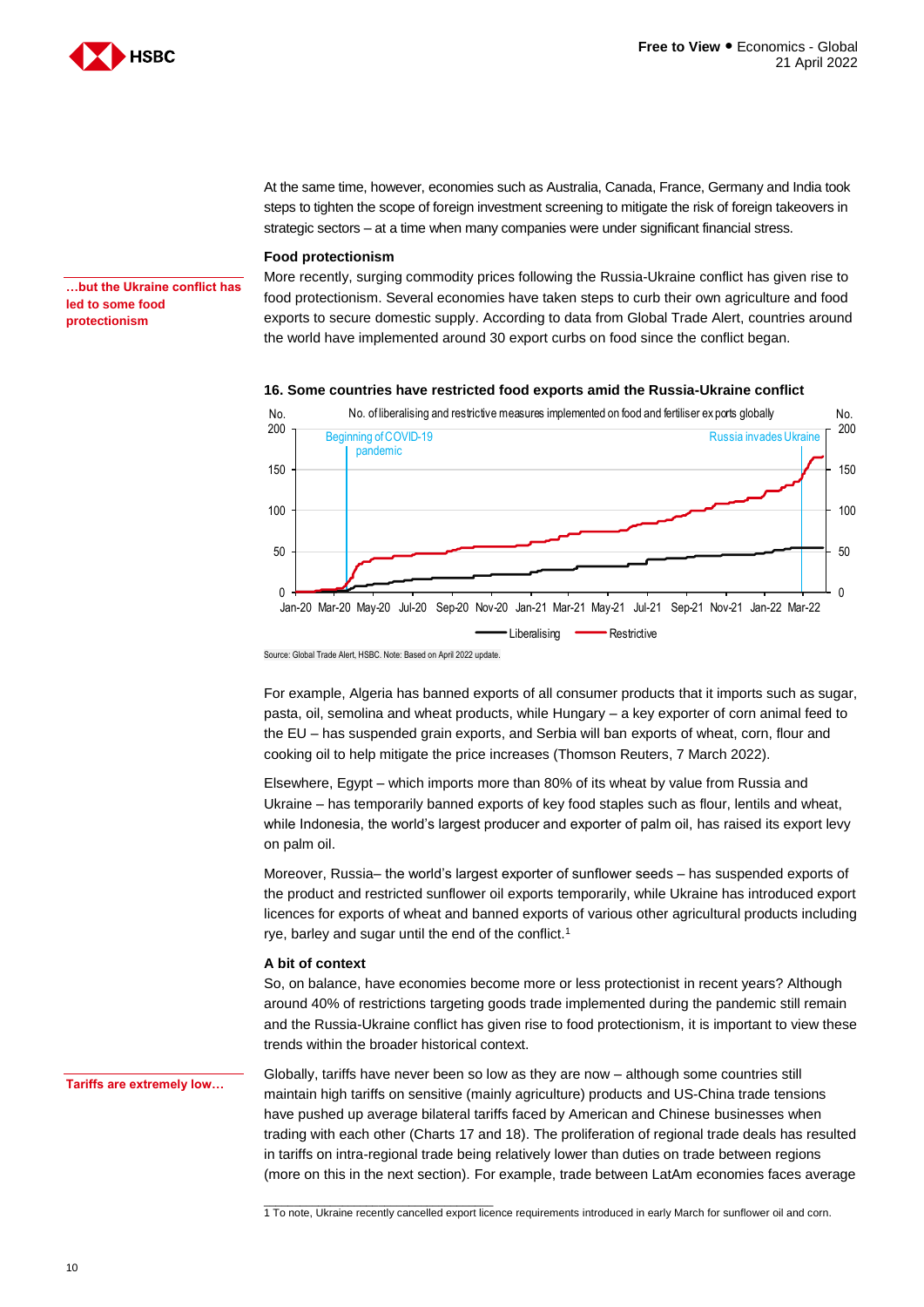

tariffs of 1.2% compared to trade between LatAm and South Asia, which is subject to average duties of over 10% (Chart 19).



#### **17. Tariff rates have been slashed since the mid-1990s…**

Source: WITS. Note: Weighted average



**18. …although recent trade tensions have led to new bilateral duties being imposed**

Source: PIIE. Note: There have been no major changes to bilateral tariffs under the Biden administration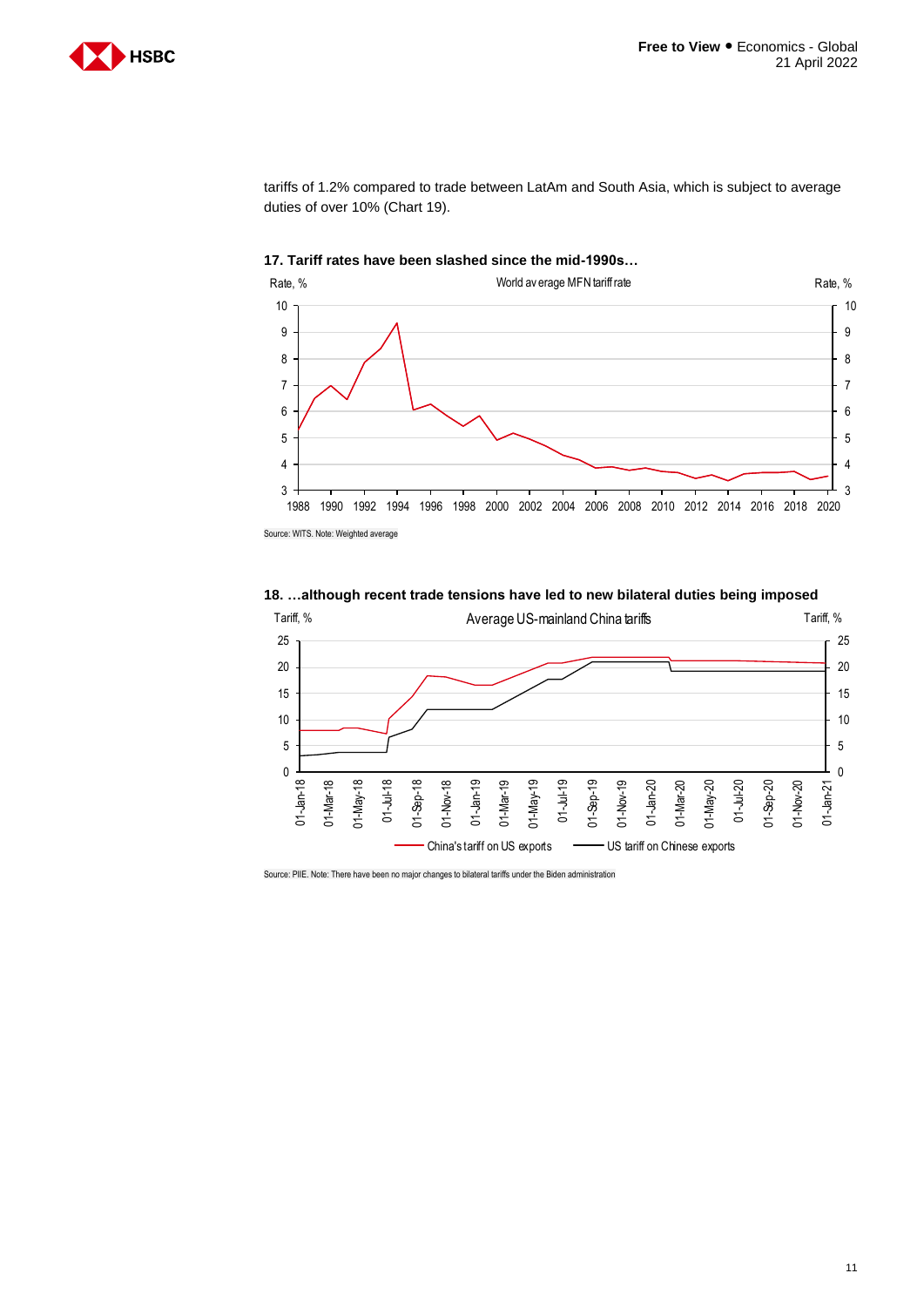



## **19. Tariffs on intra-regional trade tend to be lower than those on inter-regional flows**

Source: UNCTAD

#### **…but trade openness has retreated and new forms of protectionism have emerged**

But efforts to reduce tariffs over time have clearly paid off, with businesses now able to trade with a more diverse set of partners than ever before. However, trade openness (measured by the ratio of world trade to GDP) has been in retreat since the Global Financial Crisis and, with tariffs so low, other forms of trade protectionism have emerged (Chart 20). For instance, regulatory restrictions to trade such as red tape, differing standards, burdensome regulations or trade-distorting subsidies can now be more harmful to exporters and importers than tariffs. According to Global Trade Alert data, around 27% of world trade was affected by subsidies in 2019, compared to just 13% by tariff increases (Chart 21). Ten years prior, around 4.7% and 1% of world trade was affected by subsidies and tariffs, respectively.



### **20. Trade openness has retreated since the Global Financial Crisis…**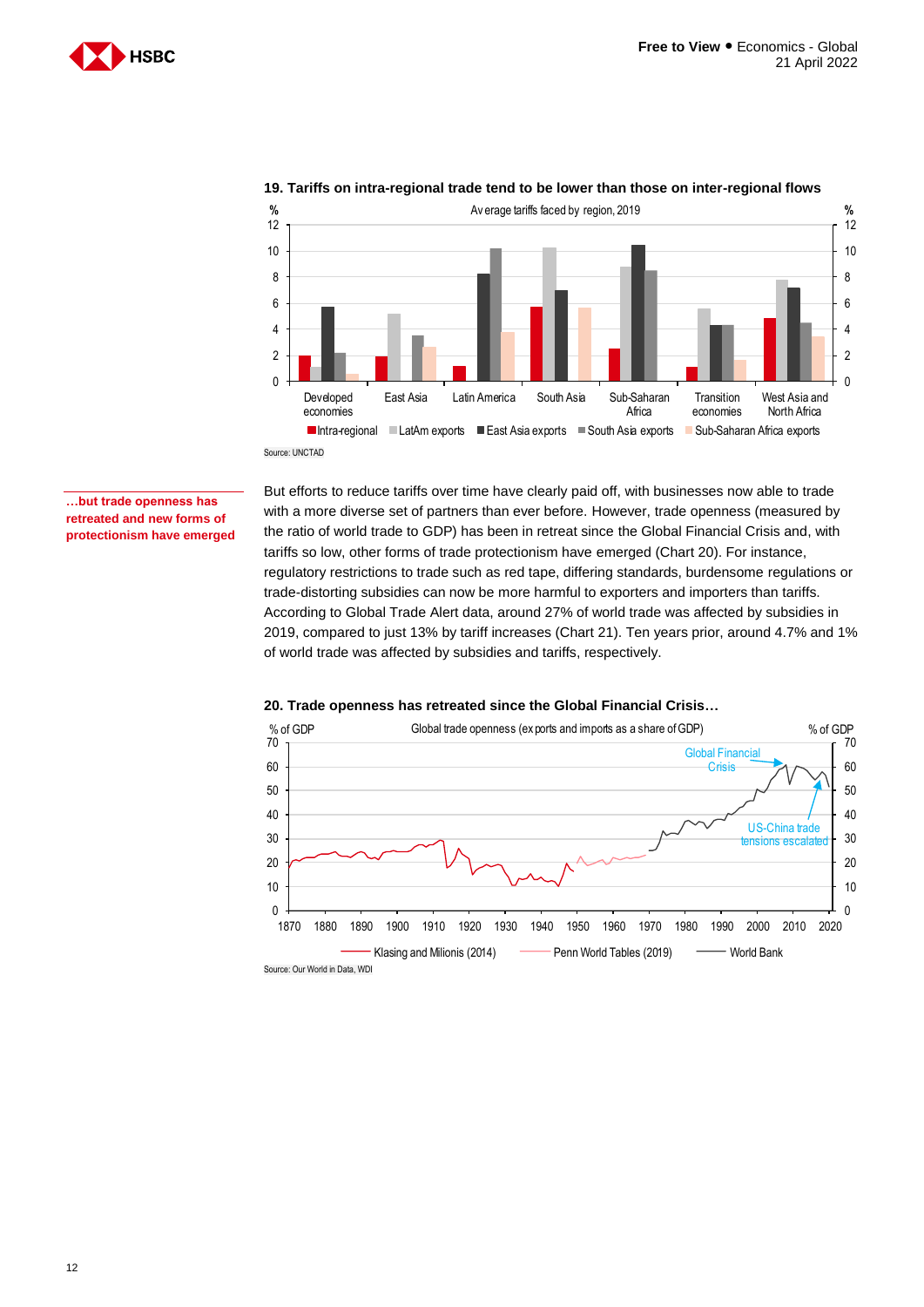



### **21. …while new forms of trade protectionism have emerged**

Source: Global Trade Alert

Some estimates suggest that non-tariff barriers to trade can be around two to three times more restrictive than regular tariffs, while the impact of regulatory restrictions on trade can also vary considerably by sector. For example, UNCTAD estimates that non-tariff barriers affecting trade in animal products could be equivalent to a duty of over 25% compared with average tariffs of less than 15% (UNCTAD, 2015 and 2018).

#### **Free trade deals**

On the other hand, trade liberalisation has continued to advance in some parts of the world despite trade policy uncertainty and supply chain disruption, although the pace of striking new trade deals has slowed since the Global Financial Crisis (Chart 22). For example, since US-China trade tensions escalated in 2018, large new trade deals such as the CPTPP and RCEP have taken effect. The EU has also implemented new bilateral deals with Japan, Singapore and Vietnam in this time, while the African Continental Free Trade Area (AfCFTA) took effect at the beginning of 2021.

**Trade liberalisation continues to advance and new deals are more expansive…**

And although the Trump administration struck partial trade deals with China and Japan, and India is looking to agree "early harvest" deals with a range of partners – economies have generally been striking more comprehensive trade deals over time. For example, deals today include provisions that go beyond traditional goods market access such as measures to reduce barriers to digital trade and tackle environmental and labour issues (Chart 23).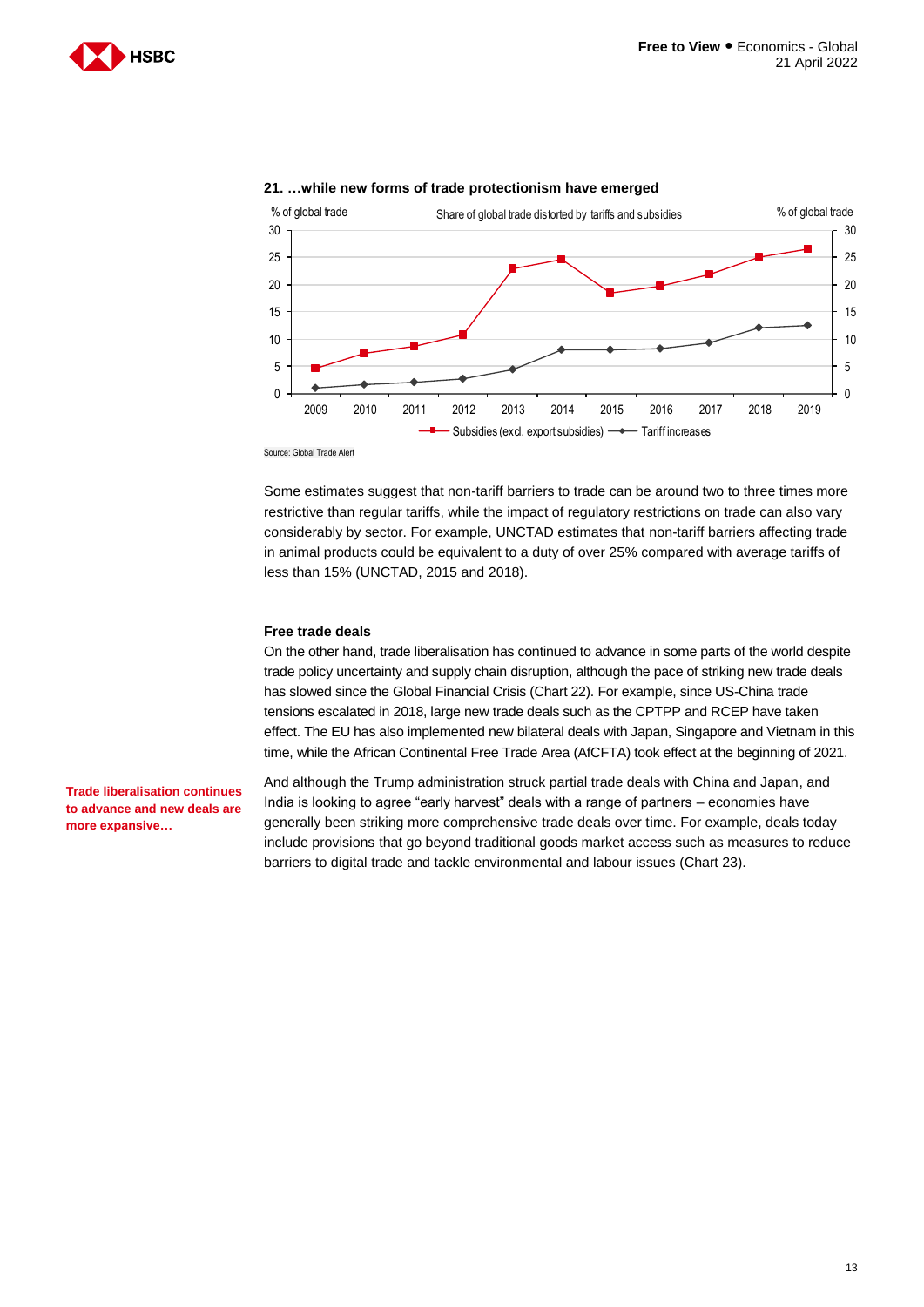



#### **22. The pace of striking new trade deals has slowed in recent years…**

Source: WTO RTA database. Note: Data as at 4 April 2022.

#### **23. …although modern deals are more expansive in scope**



Source: WTO RTA database, HSBC. Note: FTAs may contain multiple provisions and are therefore counted for each provision. Does not include UK trade continuity deals that<br>took effect in 2021 after the end of the Brexit trans

#### **Risk of more protectionism**

Therefore, is there a risk of more protectionism to come? Potentially. Wide-spread support for free trade (and free trade deals) has waned in recent years due in part to growing concerns around rising inequality, offshoring of jobs and key industries, unfair foreign competition, the environmental implications of trade liberalisation, the potential degradation of labour standards, lack of transparency in trade negotiations, and perceived loss of sovereignty, among other factors.

And although factors such as automation of labour tend to be bigger drivers of job displacement than trade liberalisation, the Peterson Institute for International Economics makes the point that "not enough has been done to help those who have lost out from trade competition" (PIIE, 24 August 2021).

As a result, public attitudes towards trade today remain mixed. For example, an Ipsos 2021 survey across 25 economies found that most respondents (75% on average) thought that expanding trade is a good thing. However, in most countries, more people agree rather than disagree that there should be more trade barriers to limit imports of foreign goods and services, with an average of 37% of respondents globally in favour of more import barriers (vs. 27% that disagreed). And on average, under half of respondents (48%) agree that globalisation is a good thing for their country.

**…but public support for free trade is no longer guaranteed**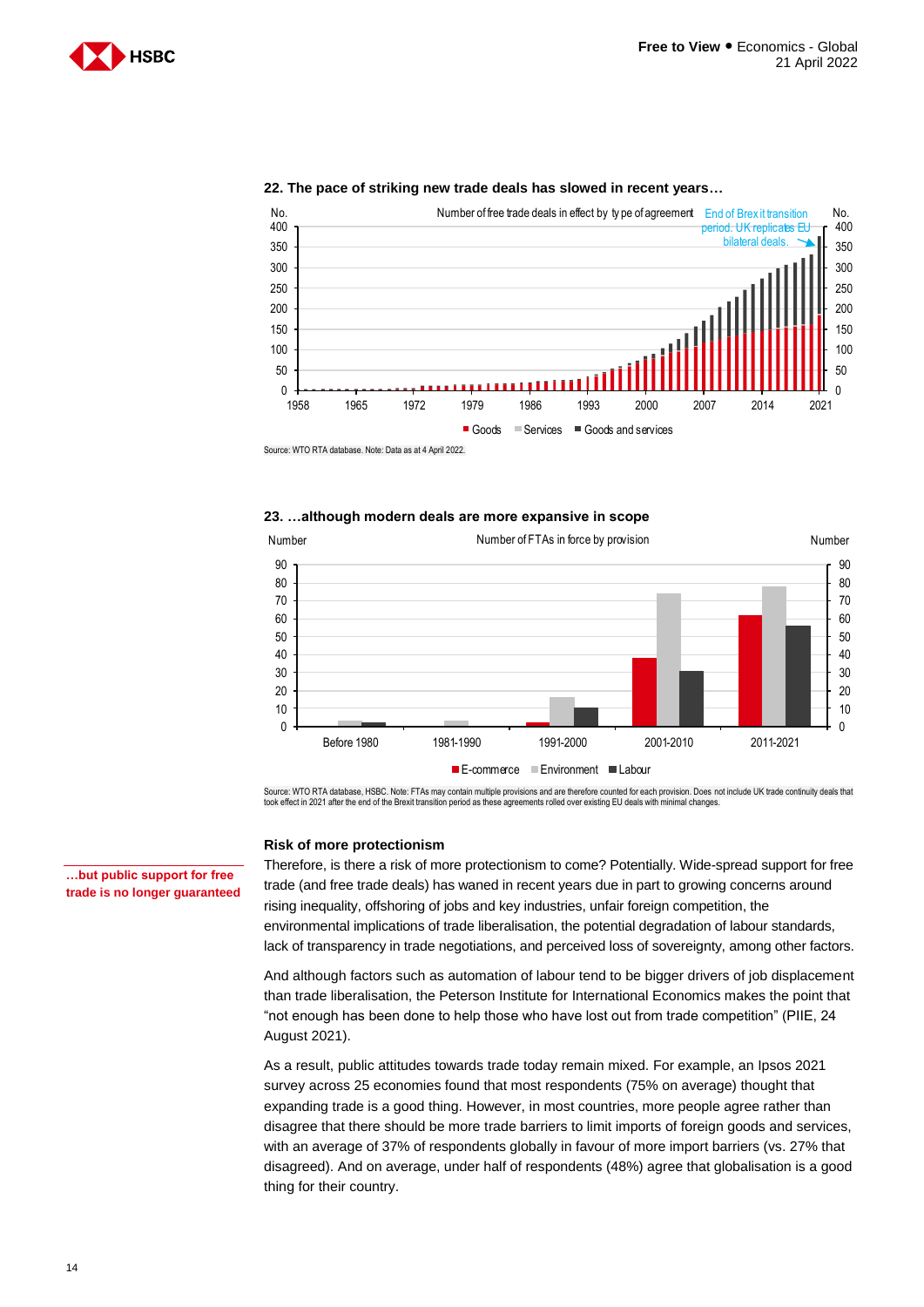



Source: Ipsos Mori. Note: Based on a survey of 19,017 adults in 25 economies conducted between 26 March and 9 April 2021.

A recent Gallup survey also found that Americans are currently less likely to see trade as an opportunity compared to 2017 to 2020, but they still hold a more positive view than in the 1990s and 2000s. On the other hand, the share of Americans that regard foreign trade as a threat to the economy has risen from 18% to 35% since the onset of the pandemic (Chart 25).



#### **25. …while some regard free trade as a threat to the local economy…**

In the UK, just 6% of people surveyed think increased free trade would negatively impact the country overall. However, they are most concerned with the potential deterioration of food safety/standards, environmental implications, potential for price increases, and the risk of cheaper imports leading to domestic job losses (Chart 26).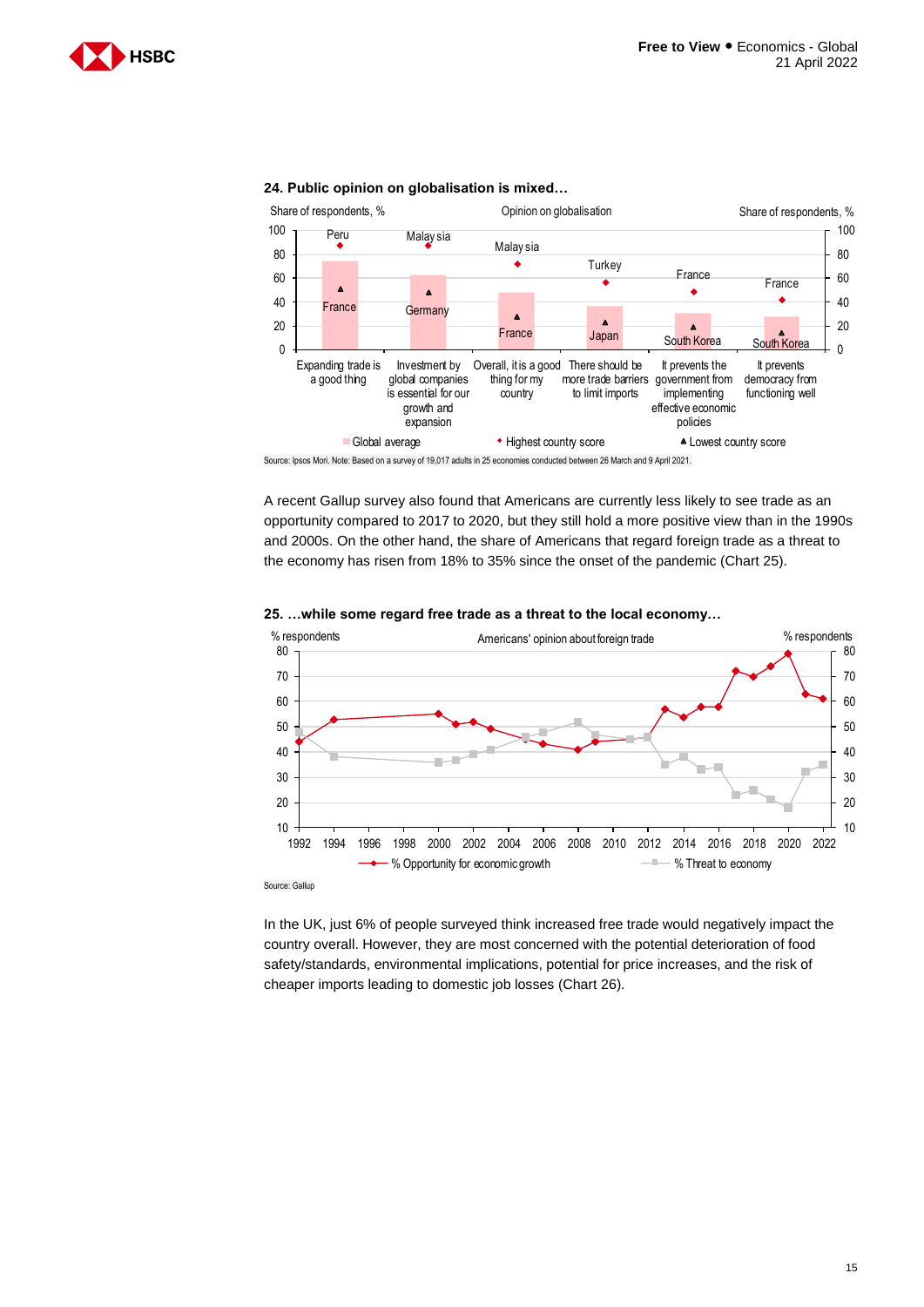

#### **26. …for a range of reasons**



Source: UK Department for International Trade. Note: Wave four survey conducted between 12 March and 3 May 2021

#### **A more cautious approach to trade policy**

#### **Some governments are taking a more cautious approach to trade policy...**

As a result, public support for free trade is no longer a given and this has led to a shift in how governments approach trade policy. For example, India pulled out of the RCEP deal at the last minute over concerns around foreign competition. And, although the door remains open for India to re-join the agreement, the Union Minister for Commerce and Industry Piyush Goyal recently ruled out resuming talks anytime soon. Brexit too resulted in the de-liberalisation of trade between the UK and EU.

 $\overline{\mathbf{G}}$ **We would have been flooded with low quality opaquely priced products against which India could never have competed**

**Piyush Goyal, Union Minister for Commerce and Industry, Business Standard, 28 March 2022.**

In the US, the Biden administration has largely continued taking the tough approach to trade relations with mainland China established under the previous administration. However, the Biden administration has made progress in restoring trade relations with allies such as the EU, UK and Japan by working to remove tariffs related to certain bilateral issues (e.g. around aircraft subsidies, steel and aluminium).

But it is unlikely the US will engage in comprehensive trade liberalisation anytime soon. Trade Promotion Authority (TPA), which enables new trade agreements to be fast tracked through Congress, expired in July 2021. Without this, it is unlikely that the US will be able to make significant progress in bilateral trade negotiations or conclude new trade deals in the near future – effectively stalling trade talks currently underway (e.g. with UK and Kenya).

Protectionist trade actions initiated by the Trump administration, coupled with the Biden administration's focus on domestic recovery efforts rather than new trade deals and its failure to renew TPA, could significantly affect America's role in global trade. Indeed, the US is notably missing from large new trade deals struck in recent years and with the bulk of US-China punitive tariffs remaining in place, American businesses (and consumers) risk missing out from the gains from trade liberalisation (Chart 27).

**…including the US, which risks missing out from new trade deals**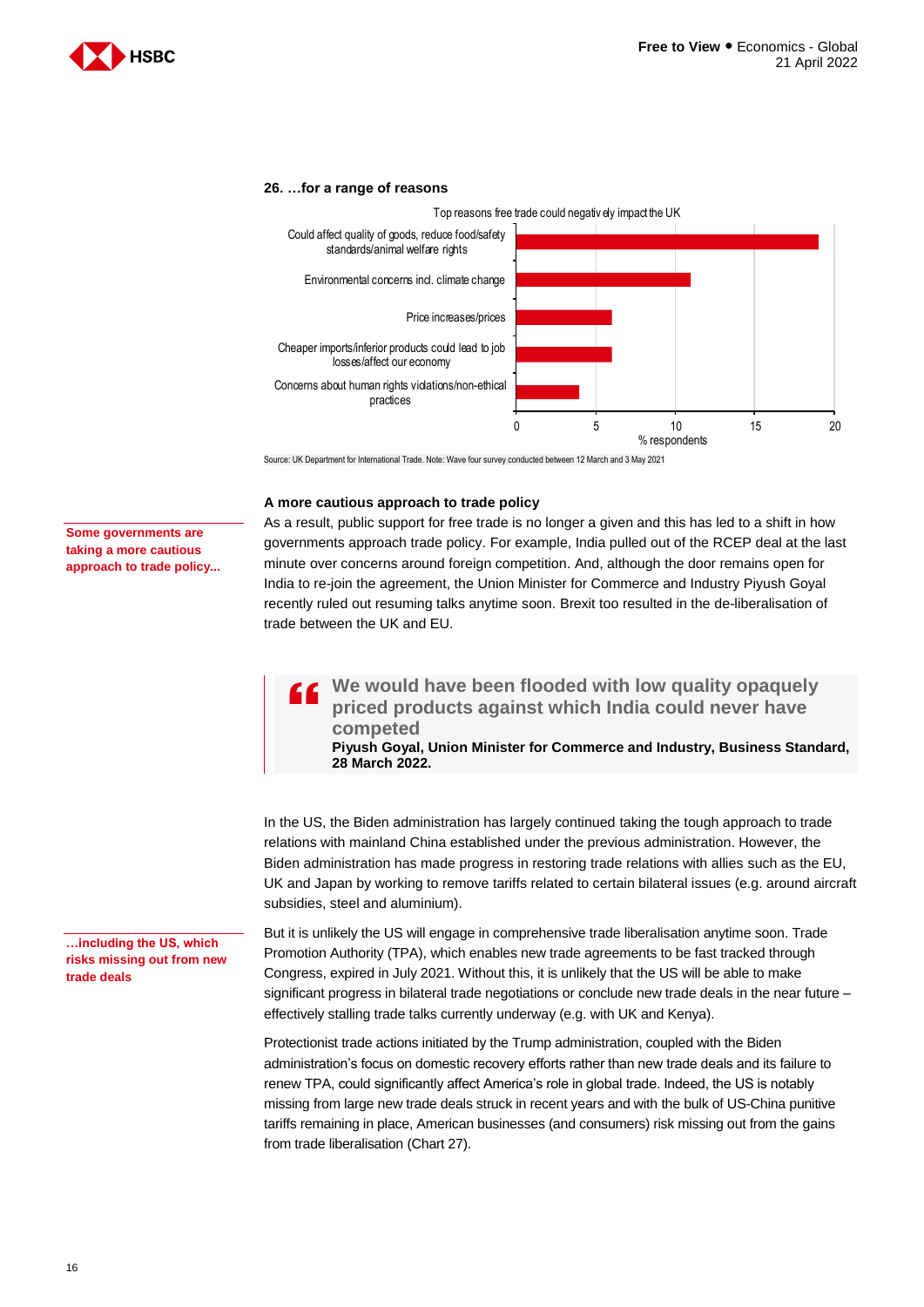



### **27. The US is missing out from new Asia-Pacific and EU trade deals**

Source: UNCTAD. Note: GDP and trade data for 2020, population data for 2021. Ordered by share in global GDP.

#### **Shoring up supply chains**

There is also a risk that efforts by governments to shore up supply chains in the wake of the pandemic and the war in Ukraine could restrict the free flow of international trade. For example, the US conducted reviews into the semiconductor, battery, critical materials and pharmaceuticals supply chains in 2021 and established a Supply Chains Disruptions Task Force to address supply-demand imbalances in critical sectors such as chips, logistics and agriculture. As part of this, the Biden administration intends to:

- Prioritise financing for critical US exports (e.g. chips, biotech products, renewable energy)
- **Increase American manufacturing of critical goods by reforming Buy American provisions**
- Enhance domestic processing capacity of rare earths, nickel, copper and lithium
- **Provide USD1bn to expand domestic meat processing capacity**

**Economies around the world are looking to scale up domestic chips production**

In addition, Congress is working to approve a bill to provide USD52bn in subsidies to boost domestic production of chips, while the Biden administration has also suggested relocating some production/sourcing to allies (i.e. "friend-shoring") such as the EU as a means of reducing trade dependence on geopolitical competitors and as an alternative to reshoring (White House, 7 February 2022).

Similarly, the EU has announced a European Chips Act to help the bloc double its share of the global semiconductor market from 10% to 20% by 2030. The Act will provide for EUR11bn worth of public investment under the Chips for Europe Initiative to finance tech leadership in research, design and manufacturing capabilities – taking the total value of public and private investments under the strategy to more than EUR43bn (European Commission, 8 February 2022).

India also approved a USD10bn plan to attract chips and display manufacturers in December 2021 in order to reduce dependence on Chinese supplies, while China has already been spending an estimated USD150bn by 2030 to upgrade its semiconductor industry (Mint, 16 December 2021 and Semiconductor Industry Association, 13 July 2021).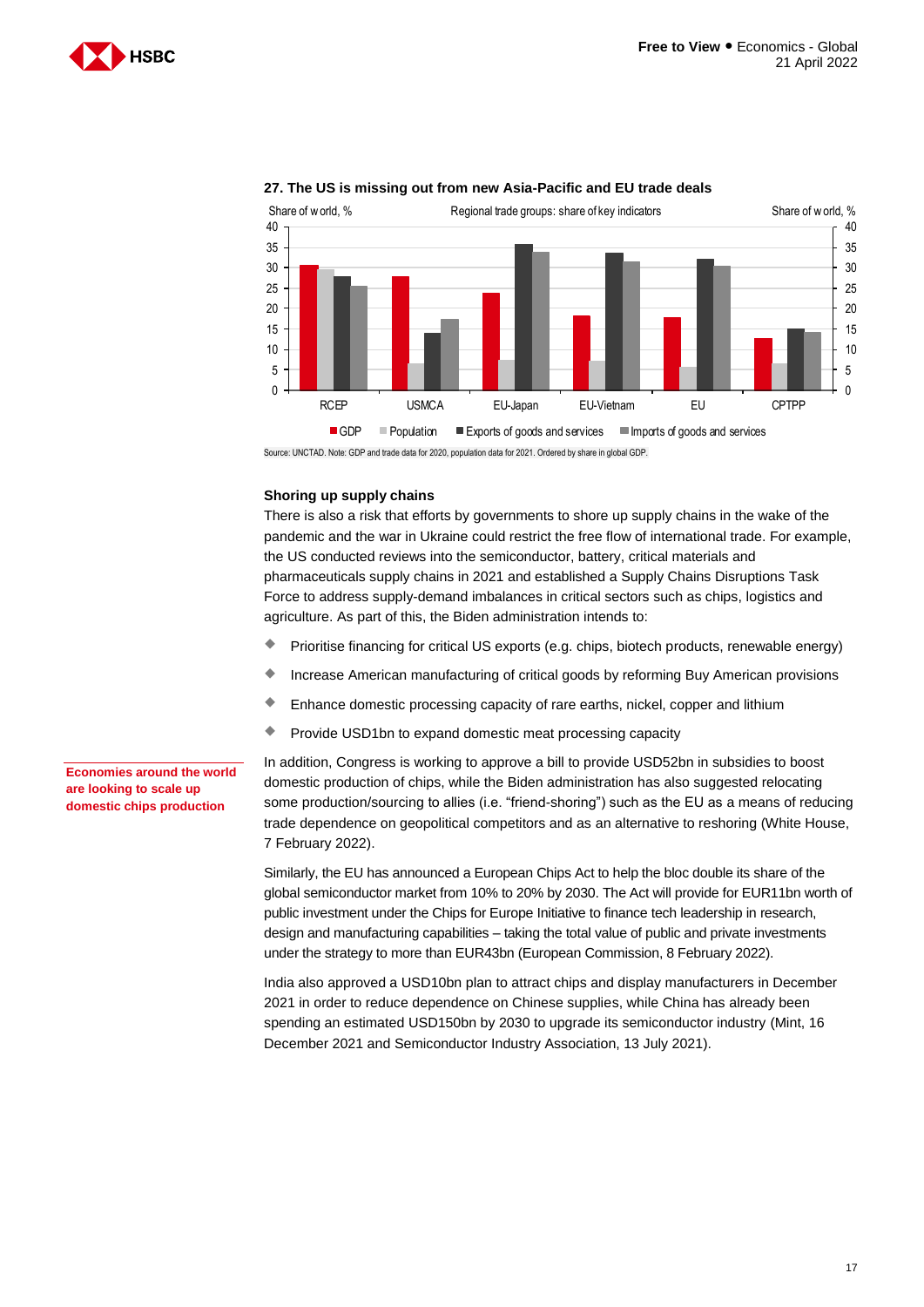



### **28. Economies around the world are scaling up domestic semiconductor production**

Source: Bloomberg based on Bloomberg reporting and Semiconductor Industry Association. Note: Timescales for implementation vary.

#### **New trade protectionist tools**

**The EU and US may use new trade tools to tackle broader issues with partners…**

**…but this may lead to more** 

**protectionism**

Beyond efforts to reshore production, ongoing trade and geopolitical tensions have led typically free-trading economies to take steps to strengthen their ability to quickly levy countermeasures in disputes with other countries. For example, the EU recently proposed a new "anti-coercion" tool that would allow the bloc to impose trade restrictions more easily to dissuade coercive actions (e.g. restrictions to trade and investment) by other economies. Although the tool still needs to be developed, it could pave the way for the EU to quickly levy tariffs, restrict imports or limit investment from partners in the future.

US Trade Representative (USTR) Katherine Tai also recently noted that the Biden administration is adapting its China strategy to focus on "vigorously defending" US economic interests from unfair economic policies and practices. As part of this, the administration is looking to develop new domestic tools and make strategic investments to ensure US industries remain competitive. However, there is a risk that any new measures could lead to more trade protectionism. For example, lawmakers on both sides have proposed expanding US trade remedy rules to allow for successive trade investigations and to enable projects under China's Belt and Road Initiative to be potentially targeted by countervailing duties – which some business groups argue could lead to higher tariffs and exacerbate inflationary pressures on US companies (Inside US Trade, 23 March 2022 and 30 March 2022).<sup>2</sup>

There is also a risk that trade measures may increasingly be used to tackle issues beyond those directly related to trade and investment. For example, the EU is looking at imposing tariffs on countries that block the return of failed asylum seekers. In particular, the European Commission is proposing revoking duty-free access provided to developing countries under the EU's General System of Preferences (GSP), which currently applies to around 70 economies. According to the FT, Mali, Senegal and Guinea had some of the lowest return rates of immigrants and would therefore be most likely to lose preferential access to the EU (FT, 6 April 2022).

#### **Protectionism vs. liberalisation**

 $\overline{\phantom{a}}$  , and the set of the set of the set of the set of the set of the set of the set of the set of the set of the set of the set of the set of the set of the set of the set of the set of the set of the set of the s

Although most of these initiatives are just at their inception, there is a risk that trade protectionist measures could become more common place given the desire to reduce trade reliance on single foreign suppliers' post-pandemic along with the rise of protectionist actions in recent years. And with no big trade deals in the pipeline and the WTO's dispute settlement mechanism still not fully functioning, it looks as through countries may need to dig deeper to find support for trade liberalisation longer term.

<sup>2</sup> These measures are proposed under the Eliminating Global Market Distortions to Protect American Jobs Act, also known as the Leveling the Playing Field Act 2.0, introduced as part of the America COMPETES Act. However, some business groups opposed these provisions, which could lead to higher tariffs and expand the reach of trade remedy measures (Inside US Trade, 30 March 2022).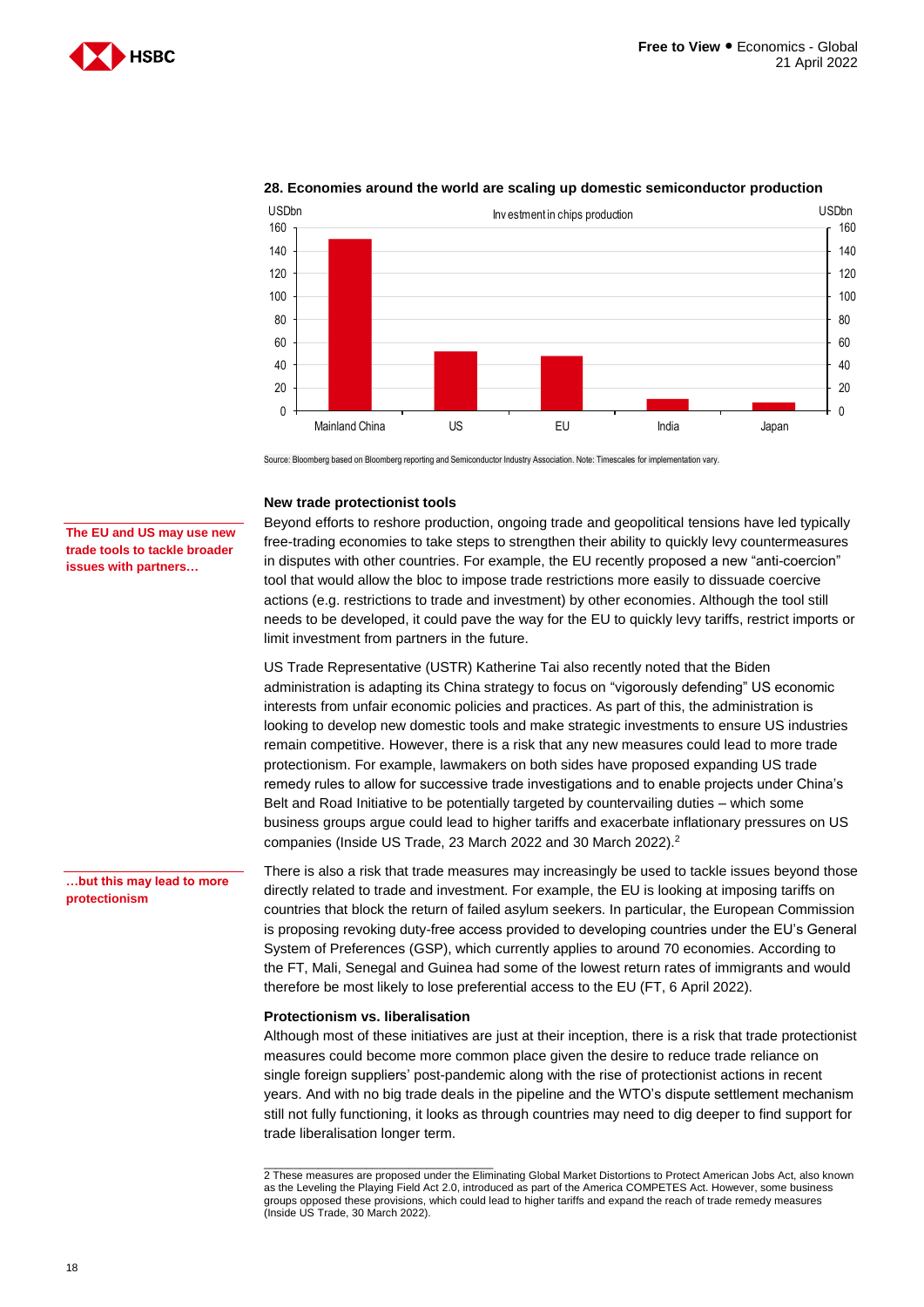

On the other hand, the past few years have shown that countries can liberalise trade if they really want to and they can do so quickly. Even the WTO can agree on issues if it really wants to, albeit slowly, as we saw with its plan to waive patent rights for COVID-19 vaccines. The main issue currently is how to make trade liberalisation stick.

## <span id="page-18-0"></span>**3. How could trade patterns evolve?**

**Supply chains have been shifting as labour costs in China rise**

So how might trade patterns evolve in coming years? First, it is important to note that supply chains have already been reconfiguring for some time – even prior to the COVID-19 pandemic and amid rising labour costs in mainland China (see Chart 29). For example, Vietnam's share of EM labour-intensive exports grew from 3.4% in 2010 to nearly 8% in 2019, while mainland China's share rose by less than 2% over this time (Chart 30).



#### **29. Labour costs in mainland China have been rising over time…**

Source: JETRO. Note: Based on surveys of Japanese companies operating overseas.

#### **30. …leading some labour-intensive manufacturing to shift to other low-cost economies**



Source: UNCTAD, HSBC. Note: EMs defined by UNCTAD as developing regions.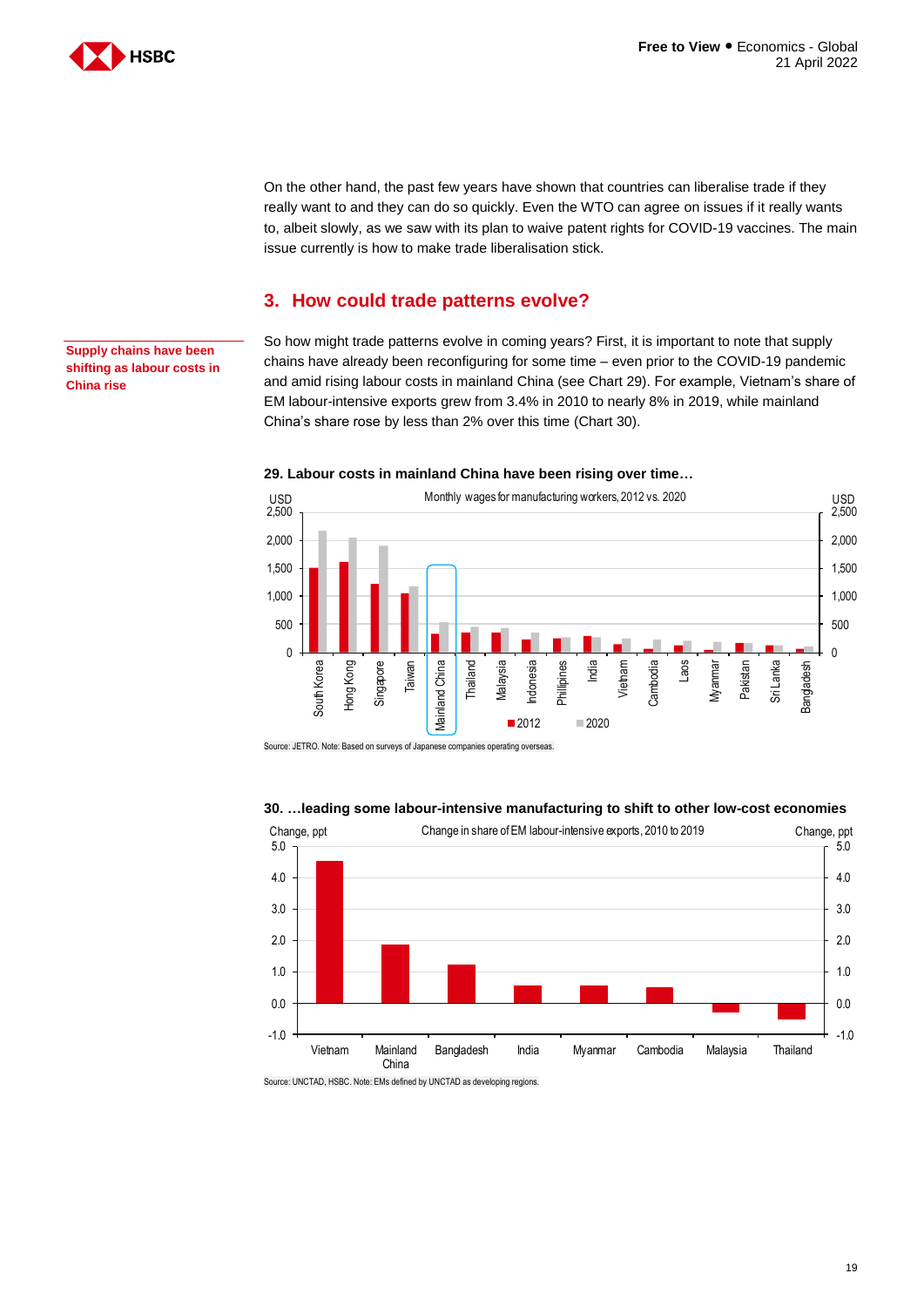

Escalating US-China trade tensions also led certain multinationals and Chinese companies to move some operations to ASEAN prior to the pandemic (see Table 31 for examples), while China itself has been investing significantly in the region over the past decade or more. For example, FDI from China into ASEAN rose by 65% from an annual average of USD6.9bn in 2011-15 to USD11.5bn in 2016-20, with China accounting for nearly 8% of total FDI flows into ASEAN in the latest period.

#### **31. Some production has already relocated amid ongoing US-China trade tensions**

|                               | Origin of         |                                                |                         |      |                                                                                                                                              |
|-------------------------------|-------------------|------------------------------------------------|-------------------------|------|----------------------------------------------------------------------------------------------------------------------------------------------|
| Company                       | company           | Industry/activity                              | <b>Relocated to</b>     |      | Year Comment                                                                                                                                 |
| Delta<br>Electronics          | Taiwan            | Electronic<br>components                       | Thailand                | 2019 | Supplier to Microsoft and Huawei Technologies;<br>moved some production back to home economy<br>and some to Thailand amid the trade tensions |
| HL<br>Corporation<br>Shenzhen | Mainland<br>China | Bicycle parts                                  | Vietnam                 | 2019 | Moved production in consideration of trade tensions                                                                                          |
| Hyundai                       | South Korea       | Automotive                                     | Indonesia               | 2019 | Moved some operations to Indonesia for a mix of<br>reasons, including trade tensions                                                         |
| Keytronic                     | US                | Technology<br>hardware                         | Vietnam                 | 2019 | Added capacity as hedge against uncertainty<br>because of the trade tensions                                                                 |
| Kyocera                       | Japan             | Electronic<br>components                       | Thailand                | 2019 | Relocated part of its automotive camera modules<br>and displays production to avoid impact of the trade<br>tensions                          |
| Puma                          | Germany           | Apparel and textile<br>products                | Cambodia and<br>Vietnam | 2019 | Moved some production from mainland China to<br>other Asian hubs to avoid the trade tensions                                                 |
| Hasbro                        | <b>US</b>         | Тоу                                            | Vietnam                 | 2019 | Accelerated plans to shift away from mainland<br>China in favour of new plants in Vietnam and India                                          |
| Alpan<br>Lighting             | US                | Industrial products                            | Indonesia               | 2020 | Shifting production from mainland China to escape<br>higher tariffs triggered by trade tensions                                              |
| Foxconn                       | Taiwan            | Electronic<br>components                       | Vietnam                 | 2020 | Major supplier of Apple; moved manufacturing of<br>some iPads and Macbooks from mainland China to<br>mitigate the risk of the trade tensions |
| Samsung                       | South Korea       | Electronics; mobile<br>phones and<br>computers | Vietnam                 | 2020 | Moved some operations for a mix of reasons,<br>including trade tensions                                                                      |

Source: ASEAN Secretariat. Note: Year = year started production or construction of factory, or year announcement was made.

**The rush for US companies to leave China has not yet materialised…**

And although there has been a lot of talk about reshoring production in the wake of the pandemic, the rush to exit China has not quite materialised. According to the 2021 AmCham Shanghai survey, 72% of companies that manufacture in China have no plans to move any production out of the economy in the next three years and, of those that do, no businesses intend to relocate their production back to the US. The bulk of companies (81%) have no plans to redirect their China investment to other markets, with Southeast Asia, Mexico and India being top choices for those businesses that are looking to invest elsewhere.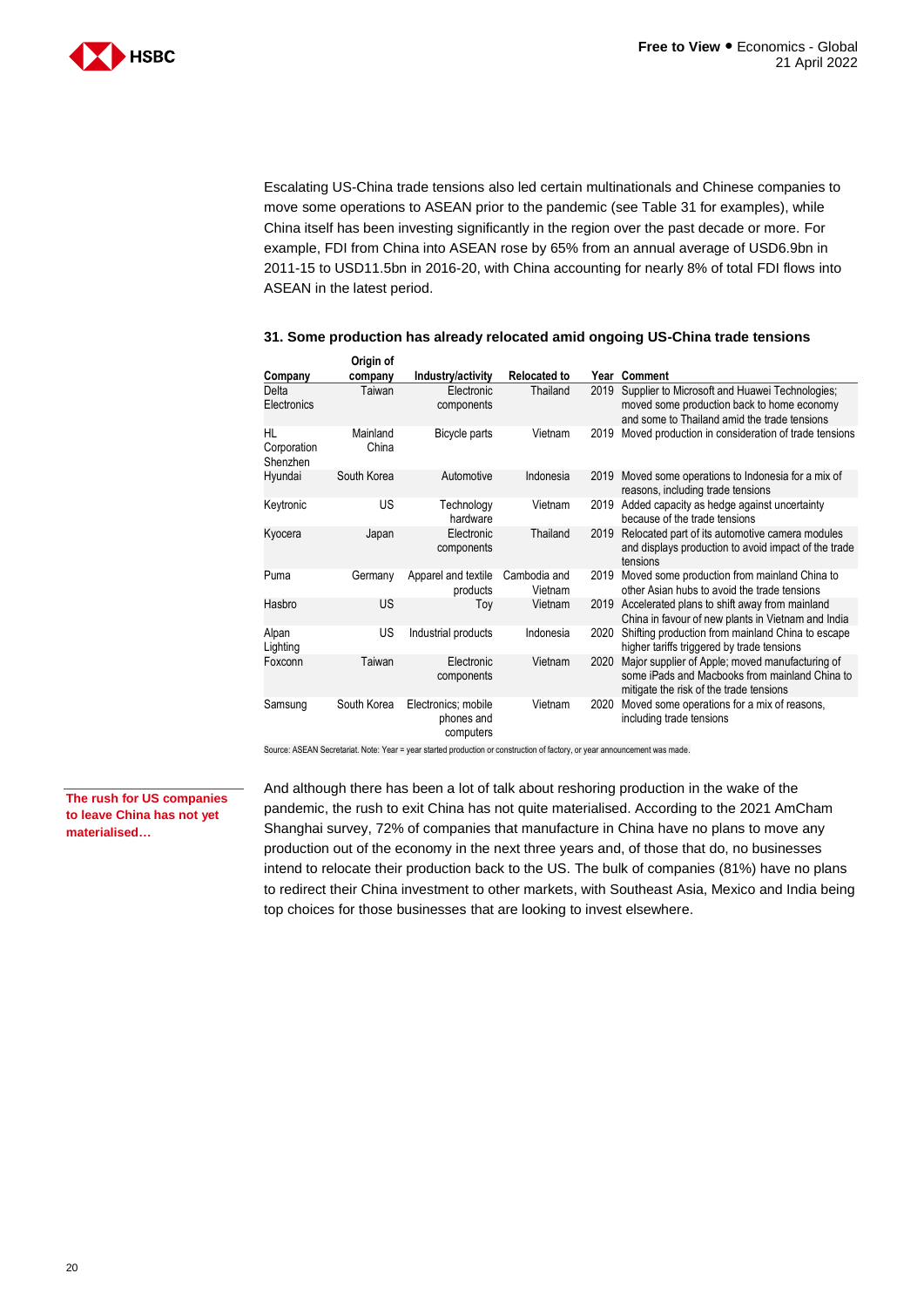



Source: AmCham Shanghai. Note: Based on companies that manufacture in mainland China.





Source: AmCham Shanghai. Note: Among those companies that are redirecting their China investment.

#### **35. …particularly for those in the electronics…**



#### **36. …and industrials sectors**



Source: AmCham Shanghai Source: AmCham Shanghai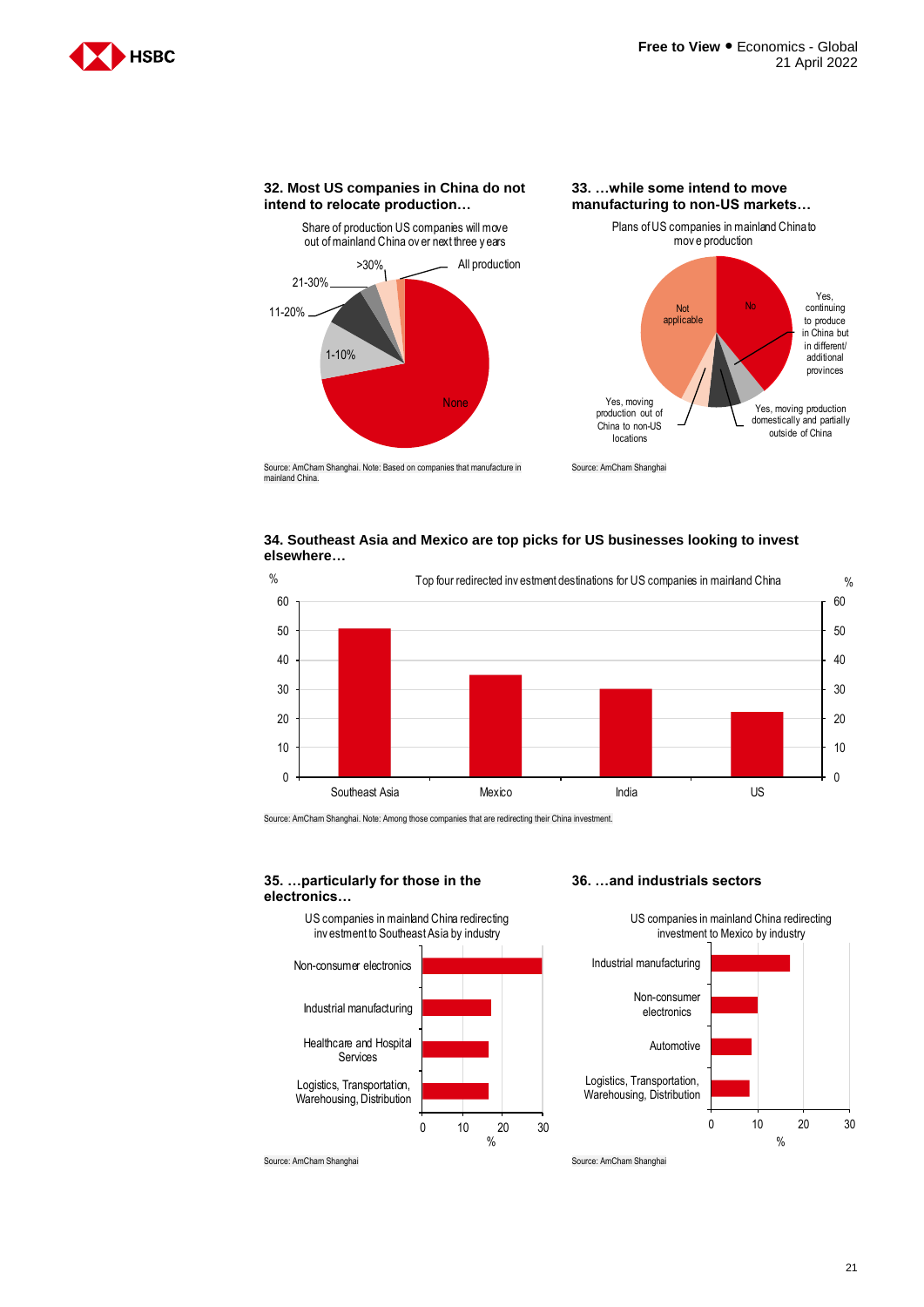

**…while European businesses also remain committed to China**

Similarly, just 9% of European companies in China are considering moving any current or planned investment out of the country according to the European Chamber of Commerce in China's 2021 Business Confidence Survey – the lowest share on record. Instead, some companies have moved to strengthen their positions in JVs, onshore supply chain activities into China and increased spending to secure market share. Of European companies in China that are considering shifting investments, over 50% are looking at other markets in Asia.

However, 38% of European businesses in China saw their Chinese customers/suppliers move into other markets in 2020 due to rising labour costs, automation and complex regulation in China. Geopolitical tensions and China's shift into higher value-added activities also played a role.



that are considering shifting China investments to other markets.

So although the widespread reshoring of supply chains is not happening just yet, that is not to say that there won't be some rejigging in coming years. As noted above, governments around the world are looking at ways to shore up critical supply chains and these policies may eventually help to facilitate the scaling up of domestic production capacity for some industries. Relocating manufacturing closer to home (i.e. nearshoring) or to trusted countries (i.e. friendshoring) could also be viable alternatives to on-shoring.

However, as we have written about previously, shifting suppliers or scaling domestic production capacity is unlikely to be easy and will depend on a range of factors. For example, infrastructure will need to be built out and businesses will need to have access to raw materials and workers with the right skills. Ensuring reliability and cost-effectiveness will also be key in order to for such a strategy to be economically viable for businesses. Already, there are reports that some European companies have halted plans to reshore production from Asia amid surging energy costs (FT, 2 April 2022).

 $\overline{\mathbf{G}}$ **It's economically unrealistic for all the countries to build additional chip production capacity…At the end of the day, that additional capacity could become non-profitable capacity.**

**TSMC Chairman Mark Liu, Nikkei, 30 March 2021**

**Reshoring production is likely to take time**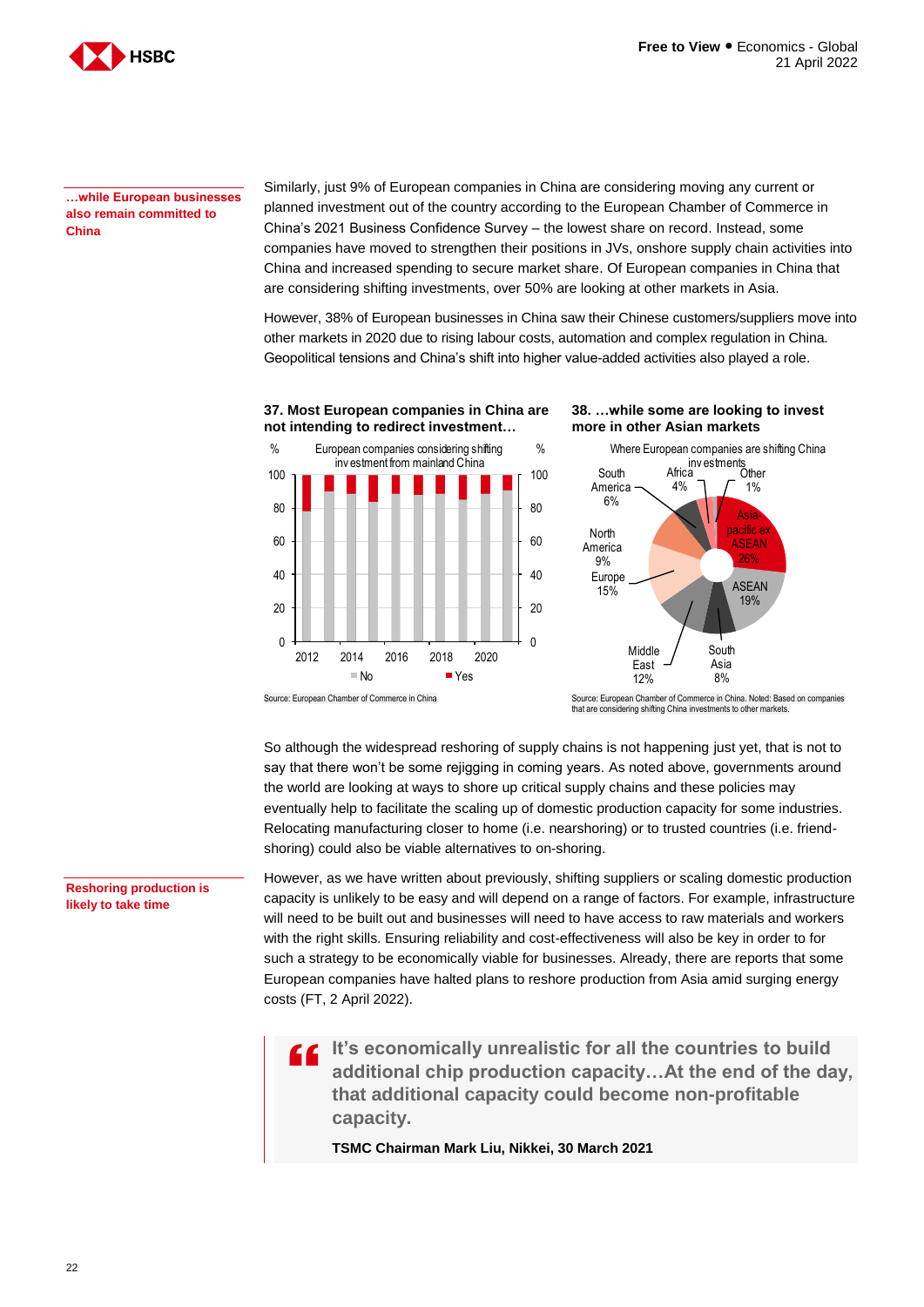

**Diversifying suppliers may also help mitigate trade risks**

#### **Dual-sourcing and diversification**

Therefore, looking ahead, we expect China to continue to play an important part in international trade, although its role may evolve as foreign companies look to diversify suppliers' postpandemic and in the wake of China's stringent COVID-19 strategy, for example by pursuing China+ or dual sourcing strategies, and as Chinese companies continue to move into higher value-added activities.

In fact, the idea of dual-sourcing or getting supplies from multiple markets has gained traction in the wake of the pandemic. For example, a 2021 survey of supply chain leaders by McKinsey found that 92% of businesses had taken steps to improve their supply chain resilience by implementing various measures including: increasing inventories of critical products (61%), dual-sourcing raw materials (55%), and regionalising their supply chains (25%).

#### **39. Businesses are implementing various strategies to de-risk their supply chains**



Planned and implemented actions by companies to increase supply chain resilience

Source: McKinsey & Co. Note: Based on surveys of supply chain leaders. 2021 survey run between 4 May to 16 June, n=71. Actions implemented over the past 12 months.

A separate survey by JETRO on Japanese businesses operating overseas found that the average number of target countries/regions for overseas expansion by these companies increased to 5.3 in 2021 from 3.8 in 2019, likely due to the need to diversify markets postpandemic. Most of these companies plan to expand their overseas businesses in the US (49%) – which topped the list of future businesses destinations for the first time since the survey was run – followed by Vietnam (46%). On the other hand, the share of businesses planning to expand in China declined from 48% in 2020 to under 46% in 2021 (Chart 40).

Around 70% to 80% of companies in the food and beverages, electrical equipment and textiles/clothing sectors are looking to expand in the US, while around 61% of businesses in the general machinery sector plan to expand in Vietnam (Chart 41).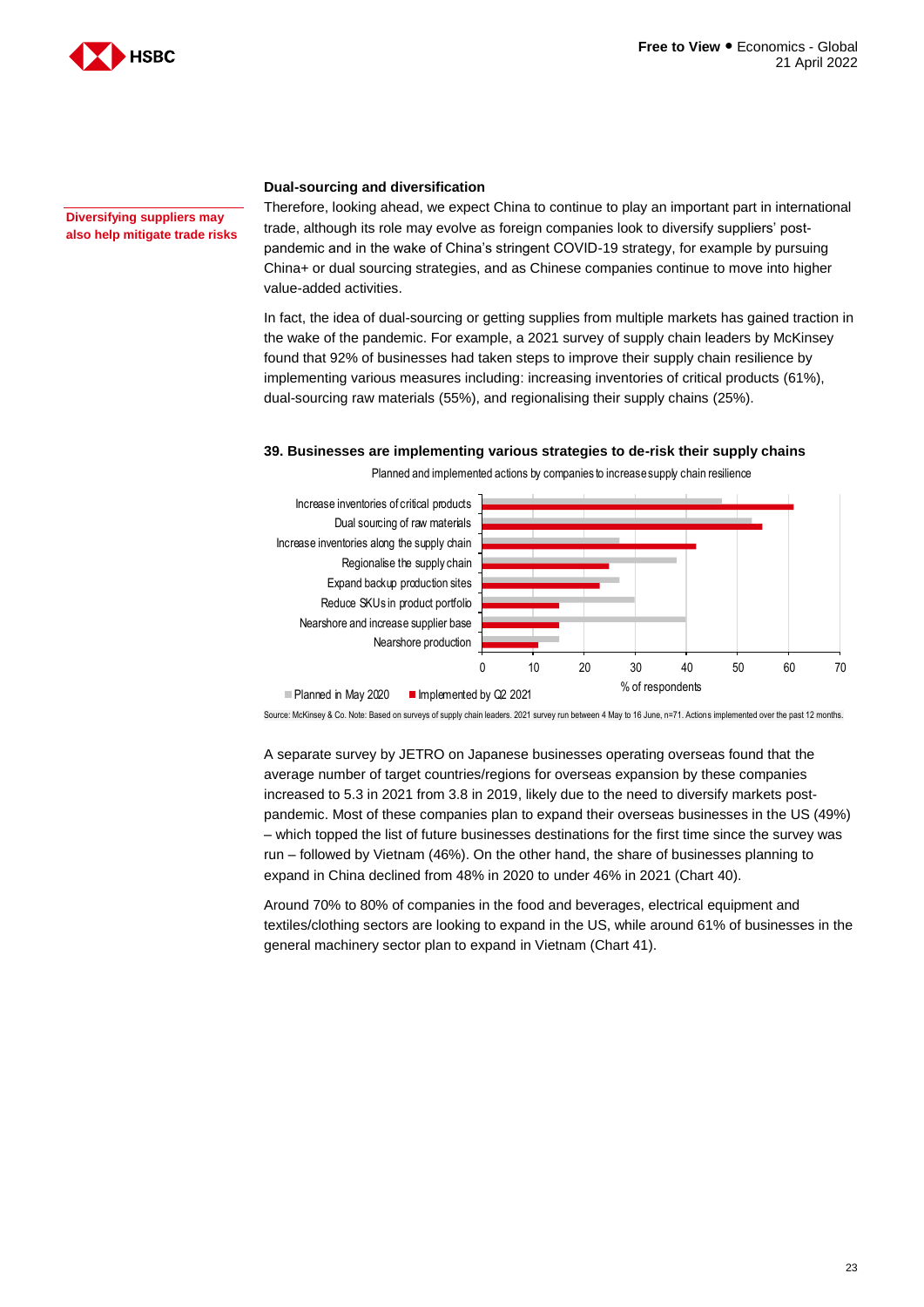



#### **40. Japanese companies are looking to expand operations in the US and Vietnam…**

**41. ...across a range of sectors** 



Source: JETRO. Note: Data for FY 2021.

#### **Sectoral implications**

Although companies across all sectors are looking at ways to make their supply chains more resilient, it is likely that efforts to actually reshore or reconfigure supply chains in coming years will be concentrated in a select few critical sectors that tend to rely on inputs (or final goods) sourced from a small number of foreign suppliers.

In order to get a sense of how vulnerable certain sectors are to trade disruption, we can take a look at:

- 1. The average length of supply chains in each industry (i.e. the number of cross-border intermediate production steps), and
- 2. How geographically distributed the supply chains are

According to these data shown in Chart 42, the automotive industry has the longest value chain, while the pharmaceutical industry has a relatively short value chain. Similarly, electronics value chains are highly fragmented but concentrated among a smaller number of economies, with just 14 economies accounting for 80% of the value added in global exports according to UNCTAD data.

This suggests that industries located in the bottom-right quadrant of the chart are likely to be more vulnerable to trade disruptions. But this does not mean that other sectors may not be exposed to supply chains disruptions as well.

**Businesses may look to reshore critical supply chains…**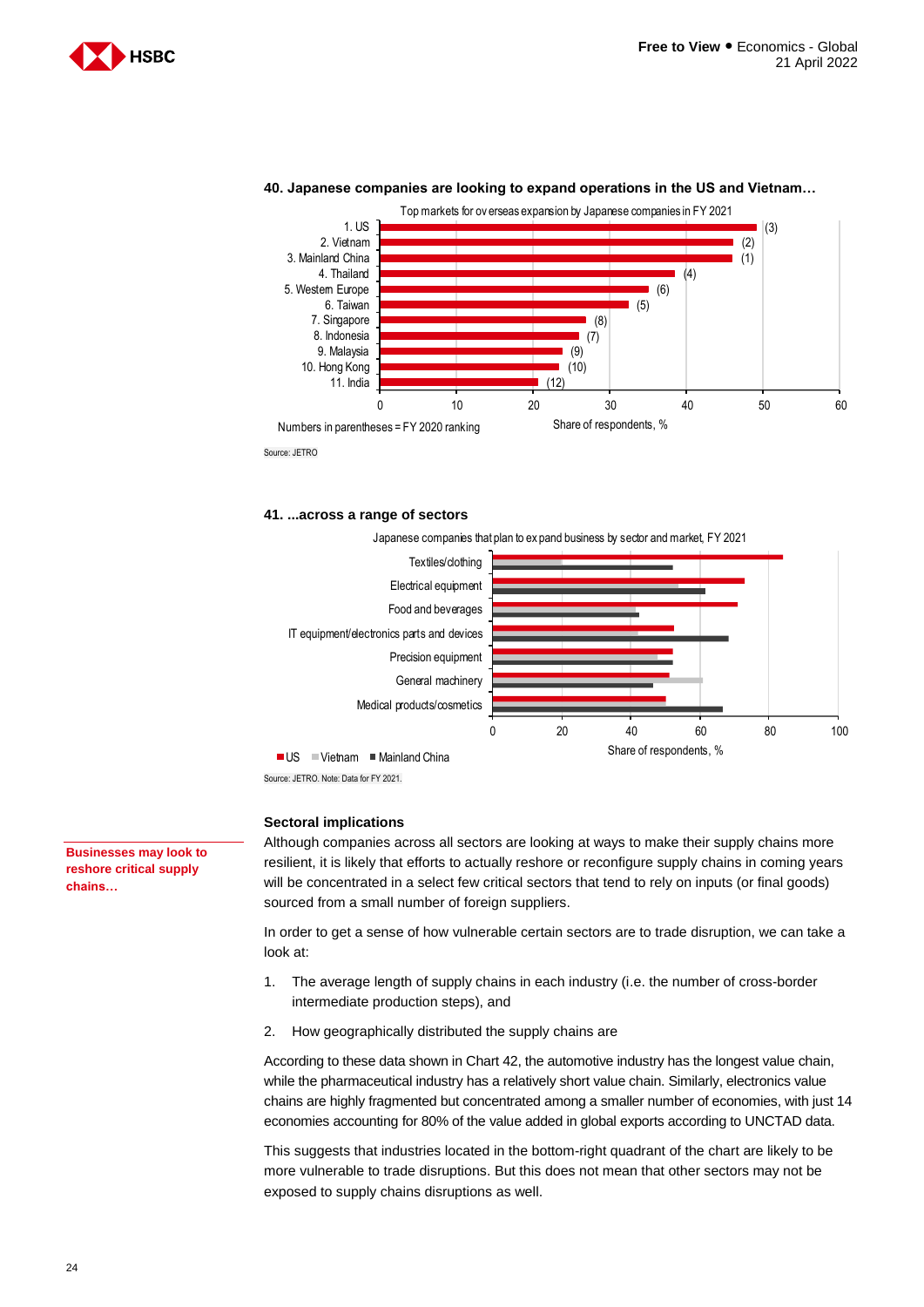

The food and beverage sector, for instance, is characterised by relatively long supply chains with a high degree of geographical distribution. However, this sector depends on access to agri inputs. And despite the agriculture sector being geographically dispersed at the aggregate level, a handful of countries dominate production and exports of certain commodities, which could leave downstream industries exposed in the event of a trade shock. For example, Russia and Ukraine together account for nearly 30% of global wheat exports and 16% of world corn exports – meaning that disrupted supply would be difficult to replace quickly.



#### **42. Some value chains are more globalised than others**

Source: UNCTAD 2020 World Investment Report

#### **Hello regionalisation?**

Therefore, as businesses look to reduce supply chain vulnerabilities by shortening some value chains, this could lead to greater regionalisation of production processes. This has already started to happen to a certain extent. For instance, **Stanley Black & Decker** noted that it has been looking to locate closer to its consumers over the past five to seven years and has already achieved this in its industrial businesses, where its manufacturing and vendor base is located close to the customers it serves. Prior to the pandemic, the company was gradually migrating more production and capabilities to the North America market and, to a certain extent, to Europe as well in order to make the supply chain leaner and be able to respond quickly to meet demand – whether that is going up or down.

**GAP** too recently noted that it is working on de-risking its supply chain by rebalance sourcing to rely less on single foreign suppliers and "building deeper relationships with near-shore vendors" (GAP Inc Q4 2022 earnings call, 3 March 2022), while US outdoor products company **Vista Outdoor** recently relocated its primary plastic bottle manufacturing from Asia to Dominican Republic to reduce lead times and help mitigate supply chain risk (Vista Outdoor investor day, 26 May 2021).

Steel manufacturer **Ternium Argentina** also noted that it is seeing nearshoring of manufacturing capacity to the USMCA region, while steel production in China is decreasing in line with the country's effort to control carbon emissions (Ternium Argentina Q3 2021 earnings call, 3 November 2021). Indeed, the growing importance of ESG considerations – for both businesses and consumers – may also help spur the shift toward shorter supply chains.

#### **Regional trade trends**

#### **Over half of global trade occurs within regions**

Already, over 50% of global trade occurs between economies in the same region, with intraregional trade having strengthened over time in Asia and the Middle East and Africa. On the other hand, trade between European countries has declined, with the share of intra-regional

**…while some have already taken steps to bring some production closer to home**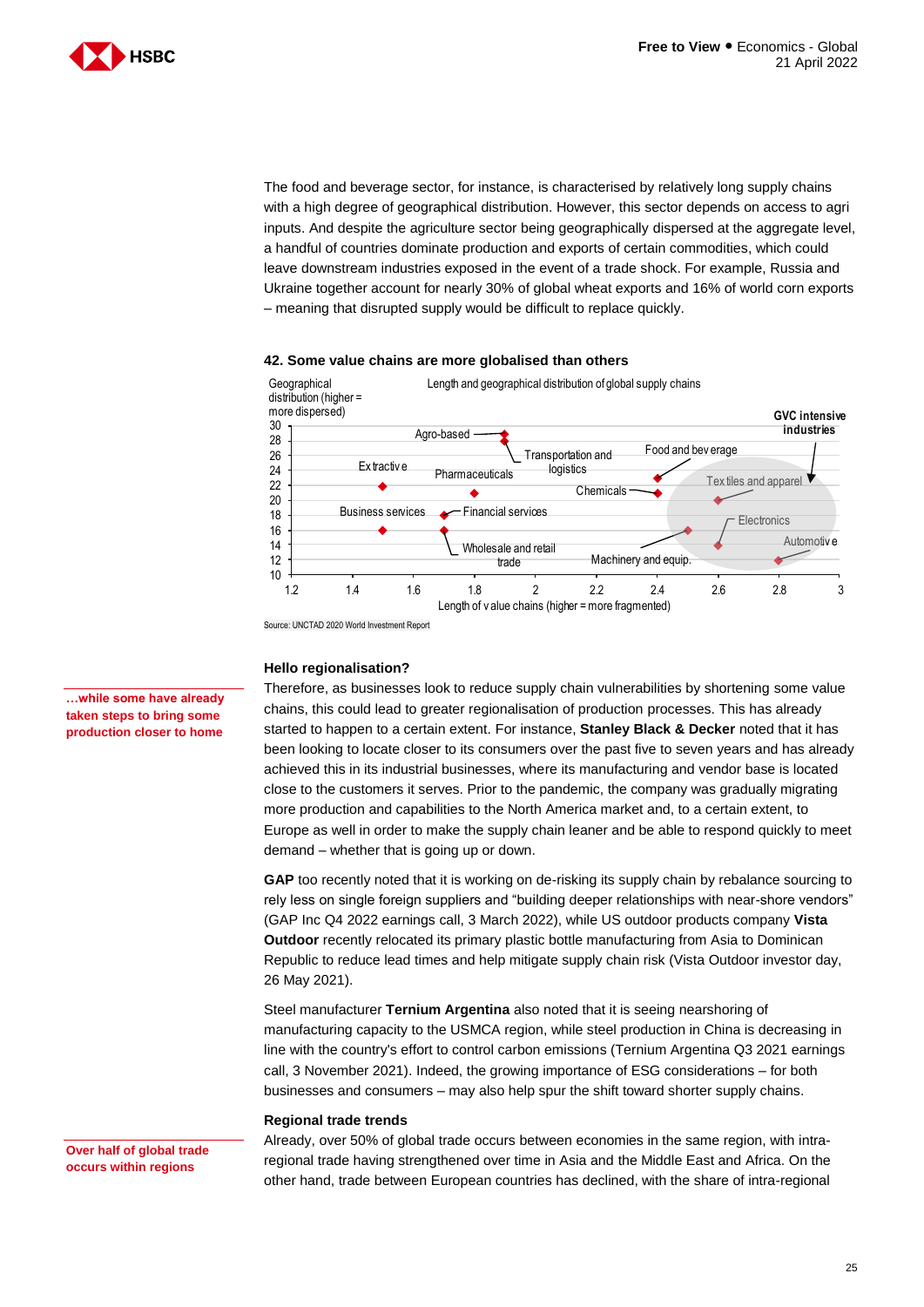

 $\Omega$ 10 20 30 40 50 60 70 80  $\Omega$ 10 20 30 40 50 60 70 80 Exports | Imports | Exports | Imports | Exports | Exports | Imports | Exports | Imports | Imports Asia and Oceania **Europe** LatAm and Carribbean Middle East and Africa North America Share of total, % Share of total, % Intra-regional trade Share of total, % Share of total, % 2000 2010 2021

European exports down slightly from 73% in 2000 to 70% in 2021. However, Europe still maintains the highest share of intra-regional trade globally.



Source: IMF DOTS, HSBC

And as participation by emerging economies in international trade has increased, so too has trade between emerging markets (i.e. South-South trade). Based on IMF regional groupings, South-South trade rose from 5% of global goods trade flows in the early 1990s to nearly 20% in 2021, while trade between developed countries (North-North trade) declined from over 60% of global goods exports in the mid-1990s to 37% in 2021 but still remains double the amount of South-South trade.



#### **44. …while trade between emerging markets has also increased**

Source: IMF DOTS. Note: Based on the IMF groupings for emerging and developing economies, and advanced economies. Excludes c.1% of global trade flows.

Looking ahead, global trade could become more regionally-focussed as businesses look to shorten some supply chains, and as labour costs become a relatively less important part of total costs. According to UNCTAD, increased regionalisation could impact primary industries in particular as developed economies may increasingly look to reduce their dependence on foreign-sourced commodities. And we are already seeing this play out to a certain extent, with the Russia-Ukraine conflict catalysing this shift for the energy sector.

#### **Supported by regional integration initiatives**

**New trade deals could support regionalisation**  New regional trade deals such as the RCEP and CPTPP in Asia and the African Continental Free Trade Area (AfCFTA) in Africa could help facilitate this shift by lowering barriers within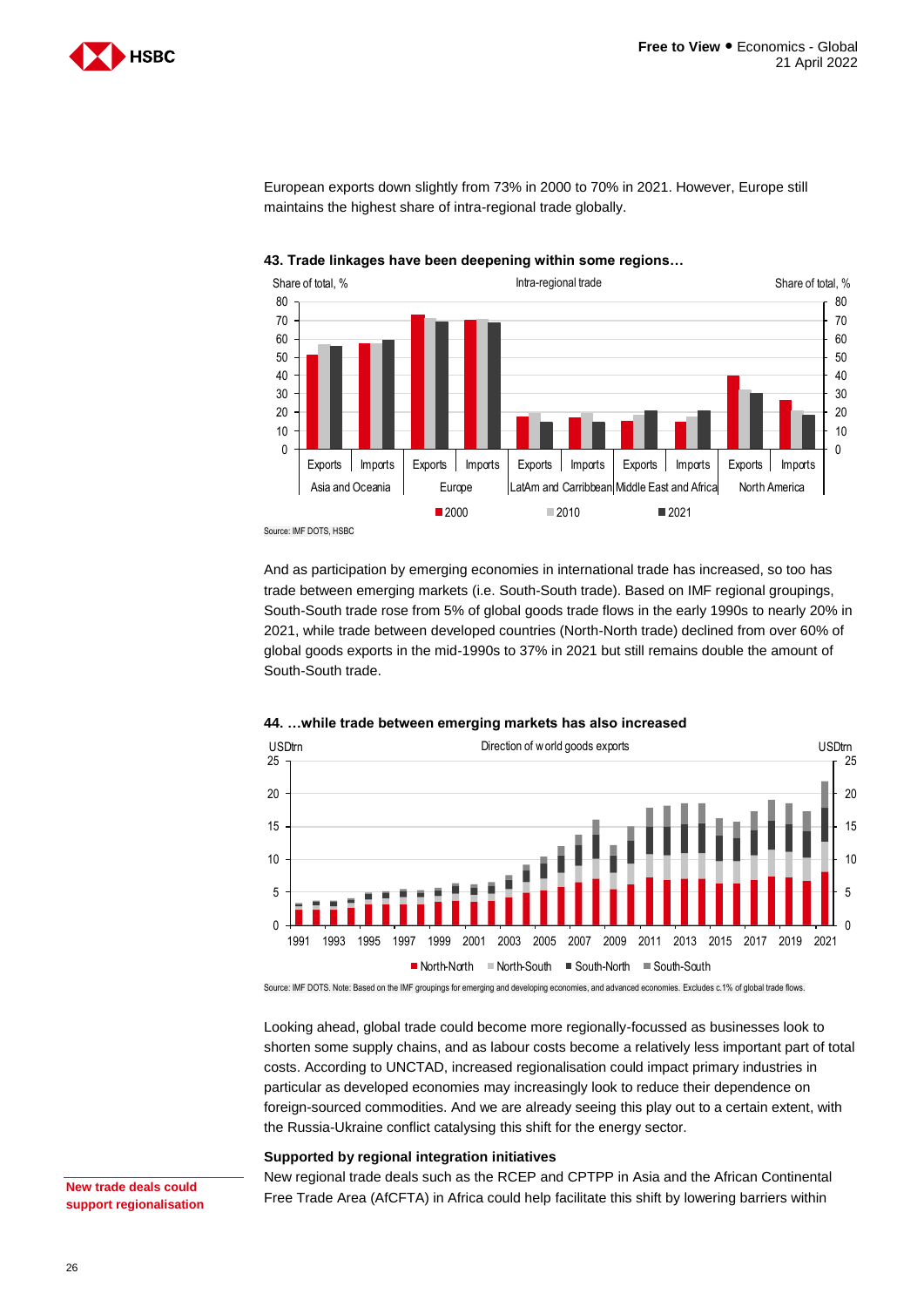

regions, while reshoring strategies might become more attractive to businesses in North America if they can make use of comprehensive trade agreements such as the US-Mexico-Canada Agreement (USMCA). Investments tied to China's Belt and Road Initiative will also help support greater regional integration in Asia.

Such initiatives could also make it more attractive for foreign businesses to locate in these markets in order to benefit from ongoing regional trade liberalisation. Indeed, 23% of European businesses in China expect RCEP to have a positive impact on their business, according to the European Chamber of Commerce in China's 2021 survey. Over two-thirds of these companies expect to see their revenues to increase due to RCEP as a result of increased exports from China to other RCEP members, while 39% expect a reduction in costs stemming from cheaper imports or diversified supply chains thanks to the deal.

**23% European companies in China that expect RCEP to positively impact their business**

However, there could be challenges with developing regional value chains. It may be more difficult for a region to attract or develop an entire value chain than for a country to attract FDI in a specific task or supply chain activity where it has a competitive advantage (UNCTAD, 2020). Therefore, reorienting supply chains to be more regionally focussed will likely take some time to play out and will depend on various factors including whether businesses in some industries might be willing to accept a reduction in efficiency in order to secure their supply chain.

# **Conclusion**

Exporters and importers are clearly operating in highly uncertain times today. And although the age of "hyperglobalisation" might be over given US-China trade tensions, supply chain disruptions stemming about the COVID-19 pandemic and, more recently, the war in Ukraine – there is no clear evidence, based on trade flows and stated investment plans by multinationals to suggest that this is the end of globalisation.

However, it is important to acknowledge that globalisation has been in retreat for some time – even prior to recent events – and we may have therefore seen the bulk of the gains from widespread trade liberalisation, especially given there are few key trade deals in the pipeline. And although it is likely that many supply chains will continue to remain internationally focussed even in the wake of recent trade disruptions, the increased focus on building resilience postpandemic as well as geopolitical tensions could lead to the shortening of some critical supply chains such as semiconductors and pharmaceuticals.

But, as we have discussed, supply chains will continue to shift as countries grow and evolve. This reconfiguration has already been happening for some time and the pandemic could spur greater intra-regional trade anchored by existing efforts to liberalise trade within regions.

Moreover, reshoring is just one way for businesses to build resilience into their supply chains. Diversifying suppliers and buyers, strengthening relationships with suppliers in different markets, and building up buffer stocks could help businesses maintain flexibility in times of crisis. Plus, it is important to note that pursuing strategies of market diversification and

**There is no clear evidence that this is the end of globalisation**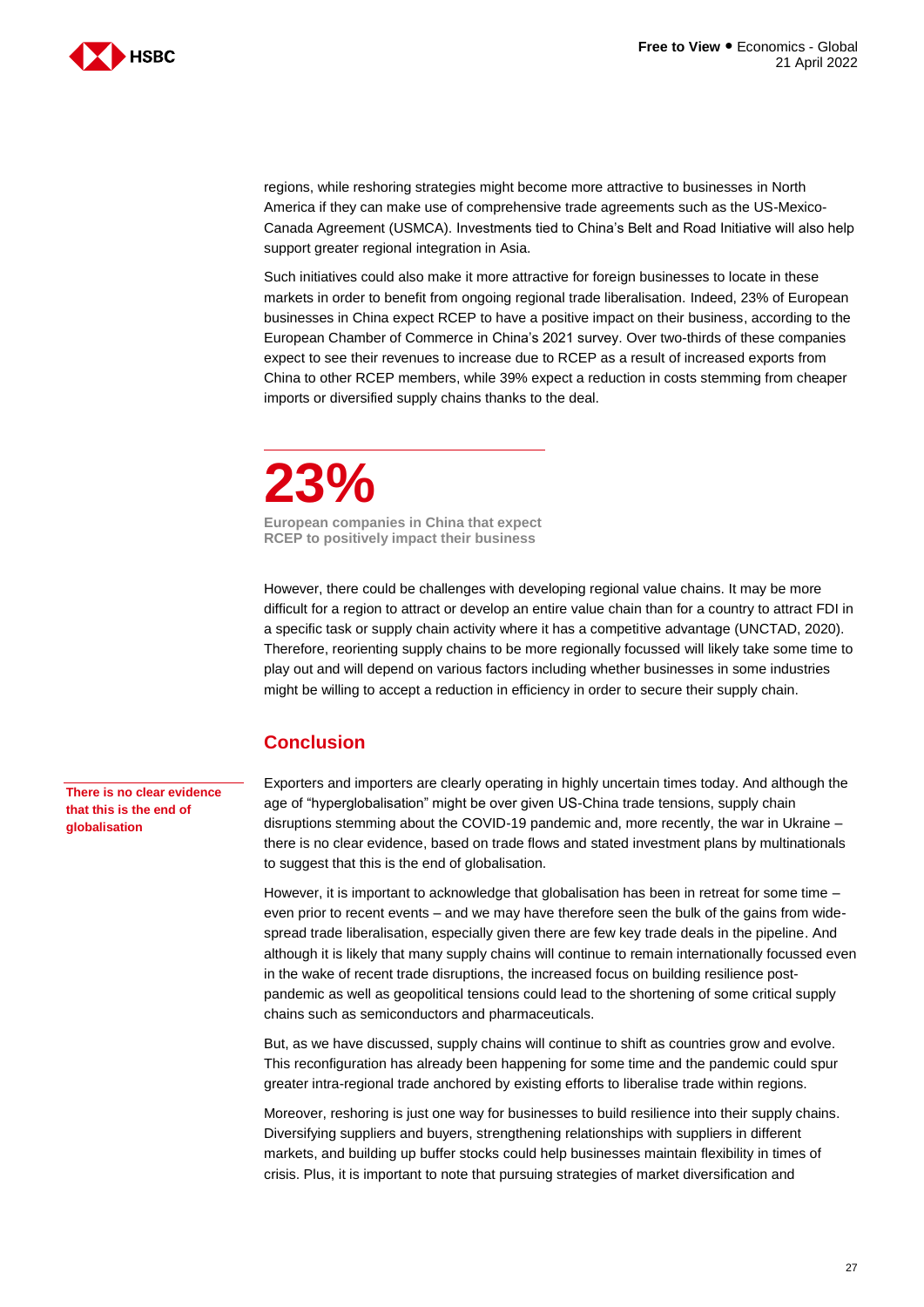



nearshoring are not mutually exclusive. Some businesses, for instance, have already moved to source from different suppliers (i.e. dual sourcing), including ones closer to home.

And let's not forget about trade in services, which have arguably become even more globalised over the past two years. For example, we have been able to conduct business virtually through the pandemic enabling us to instantly service markets further afield. Some consumers have also been able to make greater use of telemedicine – sometimes speaking to medical professionals in other countries during the pandemic. The National Health Service in the UK, for instance, sent x-rays to radiologists in Australia and New Zealand amid staff shortages and in order to clear post-pandemic waiting lists for hospital care (FT, 8 November 2021).

Moreover, technology advances may help to reduce trade costs further and facilitate greater crossborder flows in some goods and services.

Therefore, all things considered, we do not expect to wave goodbye to globalisation, just yet.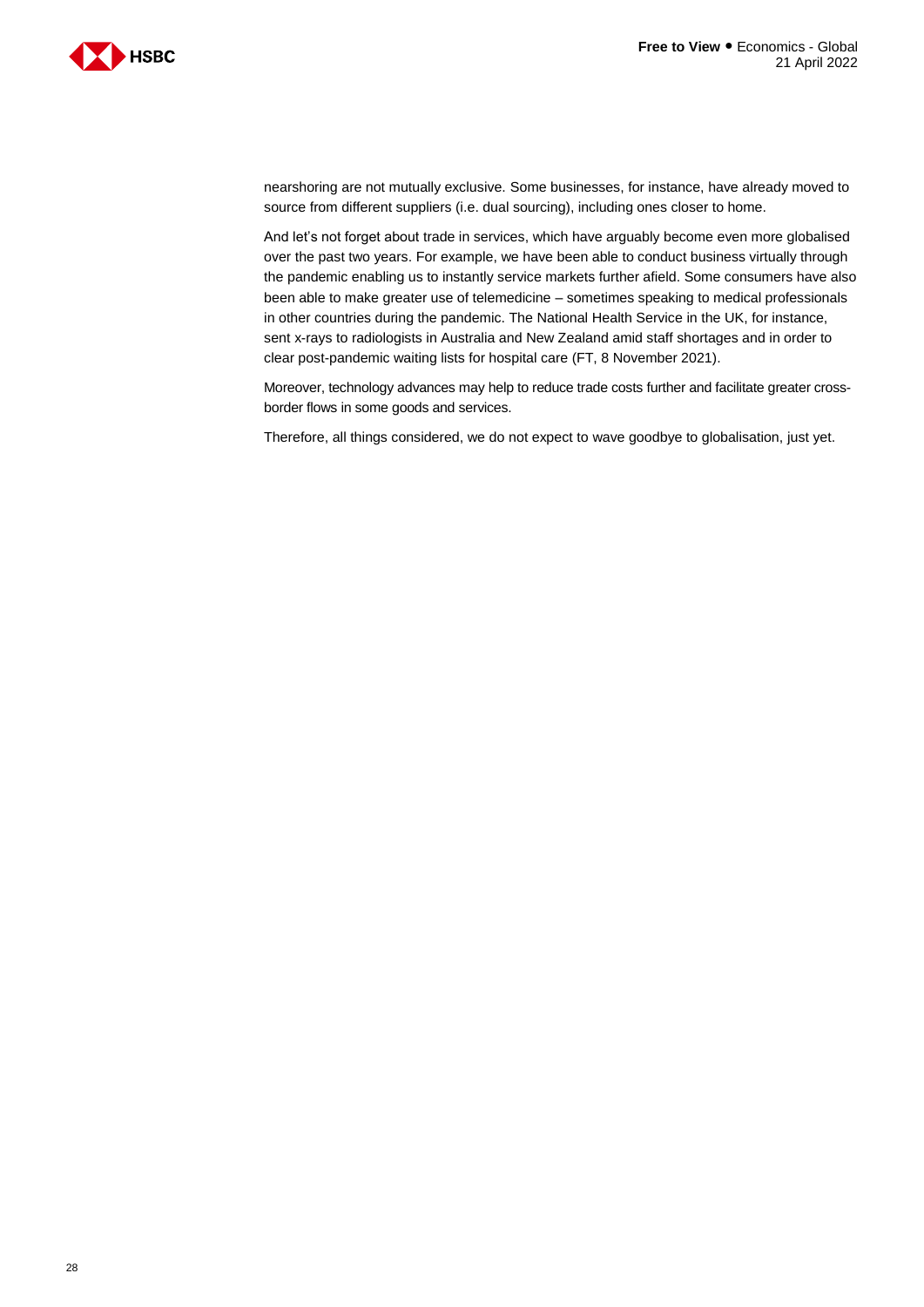

# **Disclaimer**

The following analyst(s), who is(are) primarily responsible for this document, certifies(y) that the opinion(s), views or forecasts expressed herein accurately reflect their personal view(s) and that no part of their compensation was, is or will be directly or indirectly related to the specific recommendation(s) or views contained in this research report: Shanella Rajanayagam and Shiva Joon

This document has been issued by HSBC Bank plc, which has based this document on information obtained from sources it believes to be reliable but which it has not independently verified. Neither HSBC Bank plc nor any member of its group companies ("HSBC") make any guarantee, representation or warranty nor accept any responsibility or liability as to the accuracy or completeness of this document and is not responsible for errors of transmision of factual or analytical data, nor is HSBC liable for damages arising out of any person's reliance on this information. The information and opinions contained within the report are based upon publicly available information at the time of publication, represent the present judgment of HSBC and are subject to change without notice.

This document is not and should not be construed as an offer to sell or solicitation of an offer to purchase or subscribe for any investment or other investment products mentioned in it and/or to participate in any trading strategy. It does not constitute a prospectus or other offering document. Information in this document is general and should not be construed as personal advice, given it has been prepared without taking account of the objectives, financial situation or needs of any particular investor. Accordingly, investors should, before acting on it, consider the appropriateness of the information, having regard to their objectives, financial situation and needs. If necessary, seek professional investment and tax advice.

The decision and responsibility on whether or not to purchase, subscribe or sell (as applicable) must be taken by the investor. In no event will any member of the HSBC group be liable to the recipient for any direct or indirect or any other damages of any kind arising from or in connection with reliance on any information and materials herein.

Past performance is not necessarily a guide to future performance. The value of any investment or income may go down as well as up and you may not get back the full amount invested. Where an investment is denominated in a currency other than the local currency of the recipient of the research report, changes in the exchange rates may have an adverse effect on the value, price or income of that investment. In case of investments for which there is no recognised market it may be difficult for investors to sell their investments or to obtain reliable information about its value or the extent of the risk to which it is exposed. Some of the statements contained in this document may be considered forward looking statements which provide current expectations or forecasts of future events. Such forward looking statements are not guarantees of future performance or events and involve risks and uncertainties. Actual results may differ materially from those described in such forward-looking statements as a result of various factors.

This document is for information purposes only and may not be redistributed or passed on, directly or indirectly, to any other person, in whole or in part, for any purpose. The distribution of this document in other jurisdictions may be restricted by law, and persons into whose possession this document comes should inform themselves about, and observe, any such restrictions. By accepting this report, you agree to be bound by the foregoing instructions. If this report is received by a customer of an affiliate of HSBC, its provision to the recipient is subject to the terms of business in place between the recipient and such affiliate. The document is intended to be distributed in its entirety. Unless governing law permits otherwise, you must contact a HSBC Group member in your home jurisdiction if you wish to use HSBC Group services in effecting a transaction in any investment mentioned in this document.

Certain investment products mentioned in this document may not be eligible for sale in some states or countries, and they may not be suitable for all types of investors. Investors should consult with their HSBC representative regarding the suitability of the investment products mentioned in this document.

HSBC and/or its officers, directors and employees may have positions in any securities in companies mentioned in this document. HSBC may act as market maker or may have assumed an underwriting commitment in the securities of companies discussed in this document (or in related investments), may sell or buy securities and may also perform or seek to perform investment banking